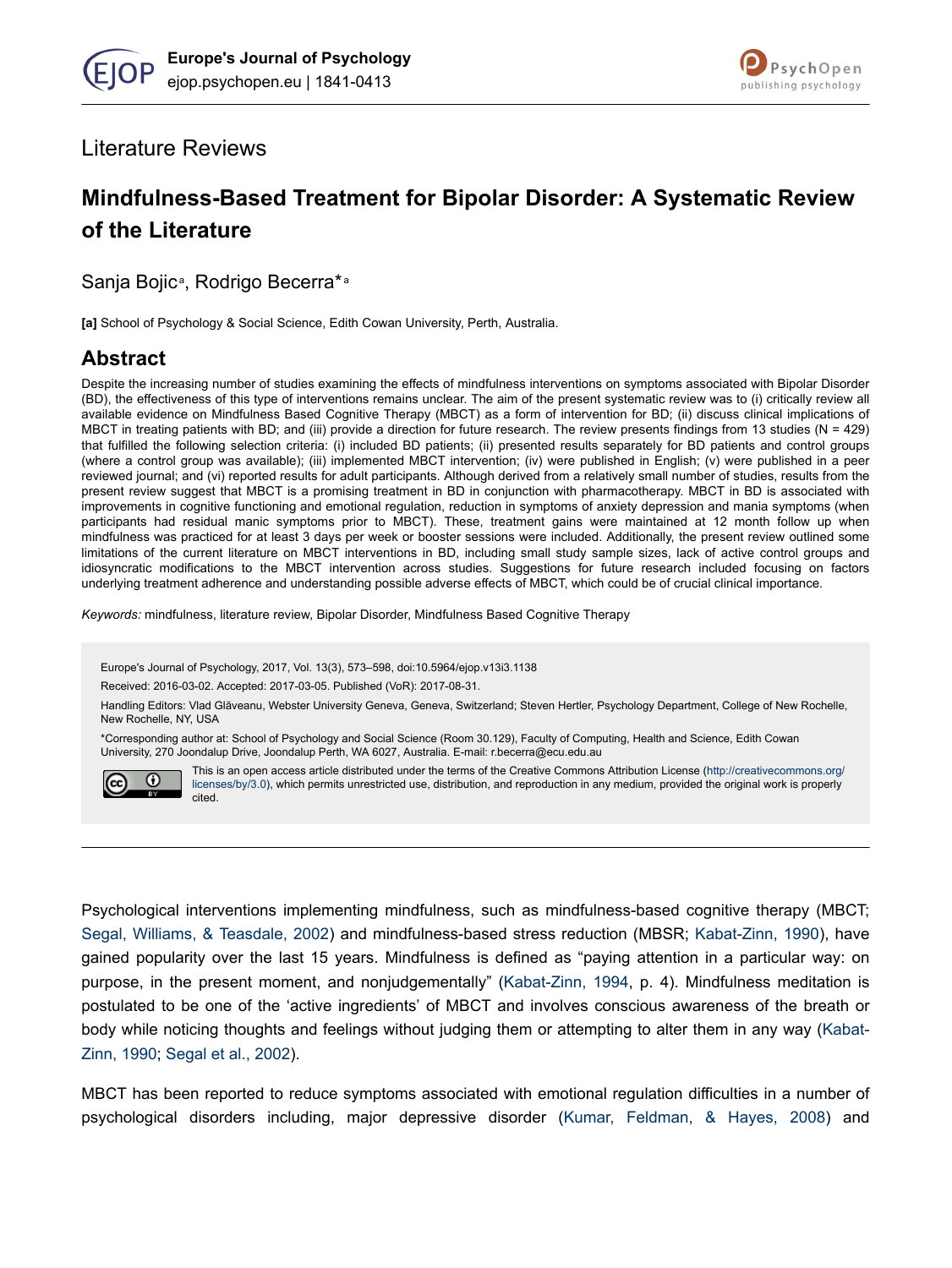generalised anxiety disorder [\(Hofmann, Sawyer, Witt, & Oh, 2010](#page-21-0); [Kabat-Zinn et al., 1992](#page-22-0)) and these improvements were maintained over a 3 year follow-up ([Miller, Fletcher, & Kabat-Zinn, 1995](#page-23-0)). Furthermore MBCT significantly reduced the risk of depressive relapse over a period of 12 months in those with three or

MBCT has also been associated with decreased rumination of unpleasant emotions [\(Keng, Smoski, & Robins,](#page-22-0) [2011\)](#page-22-0) such as worry, anxiety ([Chiesa & Serretti, 2009](#page-20-0); [Jain et al., 2007\)](#page-22-0), feelings of distress [\(Carlson, Speca,](#page-20-0) [Patel, & Goodey, 2003](#page-20-0); [Shapiro, Astin, Bishop, & Cordova, 2005\)](#page-24-0), and decreased emotional reactivity [\(Chiesa,](#page-20-0) [Brambilla, & Serretti, 2010](#page-20-0); [Chiesa, Calati, & Serretti, 2011\)](#page-20-0) with consistently strong effect sizes [\(Grossman,](#page-21-0) [Niemann, Schmidt, & Walach, 2004\)](#page-21-0). Furthermore, there is a body of literature supporting MBCT interventions in enhancing self-compassion, positive emotions [\(Keng et al., 2011](#page-22-0)), quality of sleep ([Brand, Holsboer-](#page-19-0)[Trachsler, Naranjo, & Schmidt, 2012](#page-19-0); [Carlson & Garland, 2005](#page-19-0); [Shapiro, Bootzin, Figueredo, Lopez, &](#page-24-0) [Schwartz, 2003](#page-24-0)), levels of attention, memory, executive functions [\(Becerra, D'Andrade, & Harms, 2016](#page-19-0); [Chiesa](#page-20-0) [et al., 2011](#page-20-0)) and improved emotional regulation abilities [\(Chiesa et al., 2010](#page-20-0); [Segal et al., 2002](#page-24-0)). Additionally, MBCT has been shown to have equivalent results to a course of antidepressant medication maintained over a one-year follow up ([Kuyken et al., 2008](#page-22-0)).

more prior episodes of major depressive disorder [\(Ma & Teasdale, 2004](#page-22-0); [Teasdale et al., 2000](#page-24-0)).

In contrast, a recent comprehensive meta-analysis of 209 studies found that mindfulness interventions were not more effective than traditional CBT and were associated with lower attrition rates (16.25%) compared to CBT interventions (22.5%) ([Khoury, Lecomte, Fortin, & Hofmann, 2013](#page-22-0)). Another review of 24 studies found that almost half of the studies did not find any significant interactions between mindfulness practice and treatment outcome [\(Vettese, Toneatto, Stea, Nguyen, & Wang, 2009\)](#page-25-0). In addition, it has been reported that mindfulness interventions is unrelated to reduction of symptoms of anxiety and depression [\(Ramel, Goldin, Carmona, &](#page-23-0) [McQuaid, 2004](#page-23-0)) or reduction in depression severity ([Jermann et al., 2013](#page-22-0); [van Aalderen et al., 2012](#page-24-0); [Williams,](#page-25-0) [Teasdale, Segal, & Soulsby, 2000](#page-25-0)). Others reported that mindfulness interventions did not contribute to improvements in depression, anxiety or impulsivity in patients with Borderline Personality Disorder [\(Sachse,](#page-23-0) [Keville, & Feigenbaum, 2011](#page-23-0)) and failed to achieve reduction in worry levels required to meet standard recovery criteria for people with generalised anxiety disorder [\(Craigie, Rees, Marsh, & Nathan, 2008\)](#page-20-0). These mixed findings about the effectiveness of mindfulness interventions in reducing symptoms associated with various psychological disorders requires further research.

Bipolar Disorder (BD) is a chronic mood disorder characterised by episodes of depression and/or mania [\(Johnson, 2005;](#page-22-0) [Trede et al., 2005\)](#page-24-0), emotional regulation difficulties [\(Green, Cahill, & Malhi, 2007;](#page-21-0) [Gruber,](#page-21-0) [Eidelman, & Harvey, 2008\)](#page-21-0) and high comorbidity with anxiety disorders (approximately 62%) [\(Simon et al.,](#page-24-0) [2005](#page-24-0)). A number of recent studies have investigated the effectiveness of MBCT on reduction of some of the symptoms associated with BD. Despite several psychological interventions for BD and effective maintenance medication, 50% of BD patients relapse within the first year ([Rush et al., 2006\)](#page-23-0) and 70-73% relapse within five years ([Gitlin, Swendsen, Heller, & Hammen, 1995;](#page-21-0) [Perry, 1999](#page-23-0)). Clinical and epidemiological studies have documented that despite pharmacotherapy, patients with BD often continue to experience residual mood symptoms even during the euthymic stage ([Judd et al., 2008\)](#page-22-0). The high rate of relapse and reported experienced residual symptoms by many BD patients suggests that there is a gap in current BD treatment. The National Institute of Clinical Excellence ([NICE, 2016\)](#page-23-0) recommends MBCT as a relapse prevention approach for patients with a history of depressive episodes, which appears to have prompted studies to investigate MBCT in managing symptoms of BD.

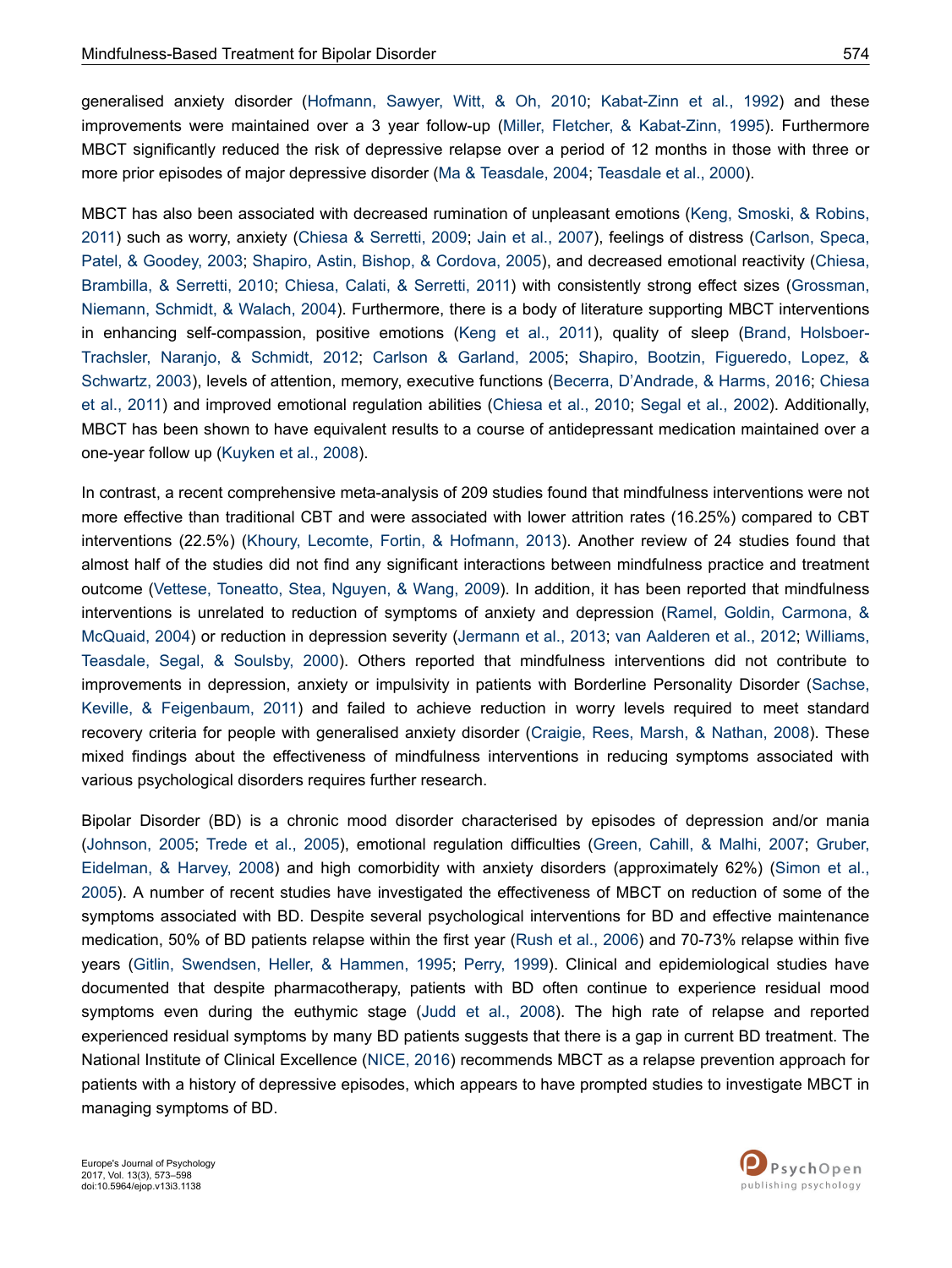Mixed findings have been reported on the effectiveness of MBCT in BD, in particular when examining the effects of MBCT on depressive symptoms. Although the majority of the studies suggest that MBCT is effective in reducing depressive symptoms associated with BD ([Deckersbach et al., 2012,](#page-20-0) [Kenny & Williams, 2007](#page-22-0); [Miklowitz et al., 2009](#page-23-0); [Perich, Manicavasagar, Mitchell, & Ball, 2013b;](#page-23-0) [Van Dijk, Jeffrey, & Katz, 2013](#page-24-0); [Williams](#page-25-0) [et al., 2008](#page-25-0)), others have reported no difference between participants' pre and post treatment scores ([Ives-](#page-21-0)[Deliperi, Howells, Stein, Meintjes, & Horn, 2013;](#page-21-0) [Perich et al., 2013a](#page-23-0)). In fact, some studies have reported worsening of depressive symptoms for certain individuals when comparing their pre and post treatment scores [\(Weber et al., 2010\)](#page-25-0).

Given these inconsistent findings, a critical literature review is needed; specifically examining the effects of MBCT on symptoms associated with BD. Therefore, the aim of the present systematic literature review was to (i) critically review all available evidence on MBCT in BD, (ii) discuss clinical implications of using MBCT in treating patients with BD and to (iii) provide a direction for future research.

## **Method**

### **Data Sources and Search Strategies**

A systematic search was conducted through PsychINFO, Medline, PubMed, PsycARTICLES, Google Scholar databases and reference sections of journal articles to obtain relevant literature from the first available date up to and including January 2015.

Key words used in the search were separated into two groups and joined by "AND' operators. The first group of words identified BD patients; "Bipolar", "Bipolar Disorder", "Bipolar Depression", "Manic", "Mania", "Manic Depression", "Manic Depressive" and "Manic Disorder". The second group identified Mindfulness; "Mindfulness", "Mindfulness\*", "Meditation", "Mindfulness Based Cognitive Therapy", "Mindfulness Based Stress Reduction", "Mindfulness Training Meditation" and "Breath Counting".

#### **Inclusion and Exclusion Criteria**

Studies were included in the review if they met the following criteria: (i) included BD patients (ii) presented results separately for BD patients and the control group (where a control group was available), (iii) implemented MBCT, (iv) were published in English, (v) were published in a peer reviewed journal and (vi) reported results for adult participants. Only original studies were included in the present review, no studies were included that were literature reviews. Studies unrelated to the topic under consideration, studies that involved child participants, duplicate articles across searchers and studies that did not include both BD patients and a mindfulness intervention were excluded. There were 13 studies that met the selection criteria (See [Table 1\)](#page-4-0). A flowchart of the study selection process is depicted in [Figure 1](#page-3-0).

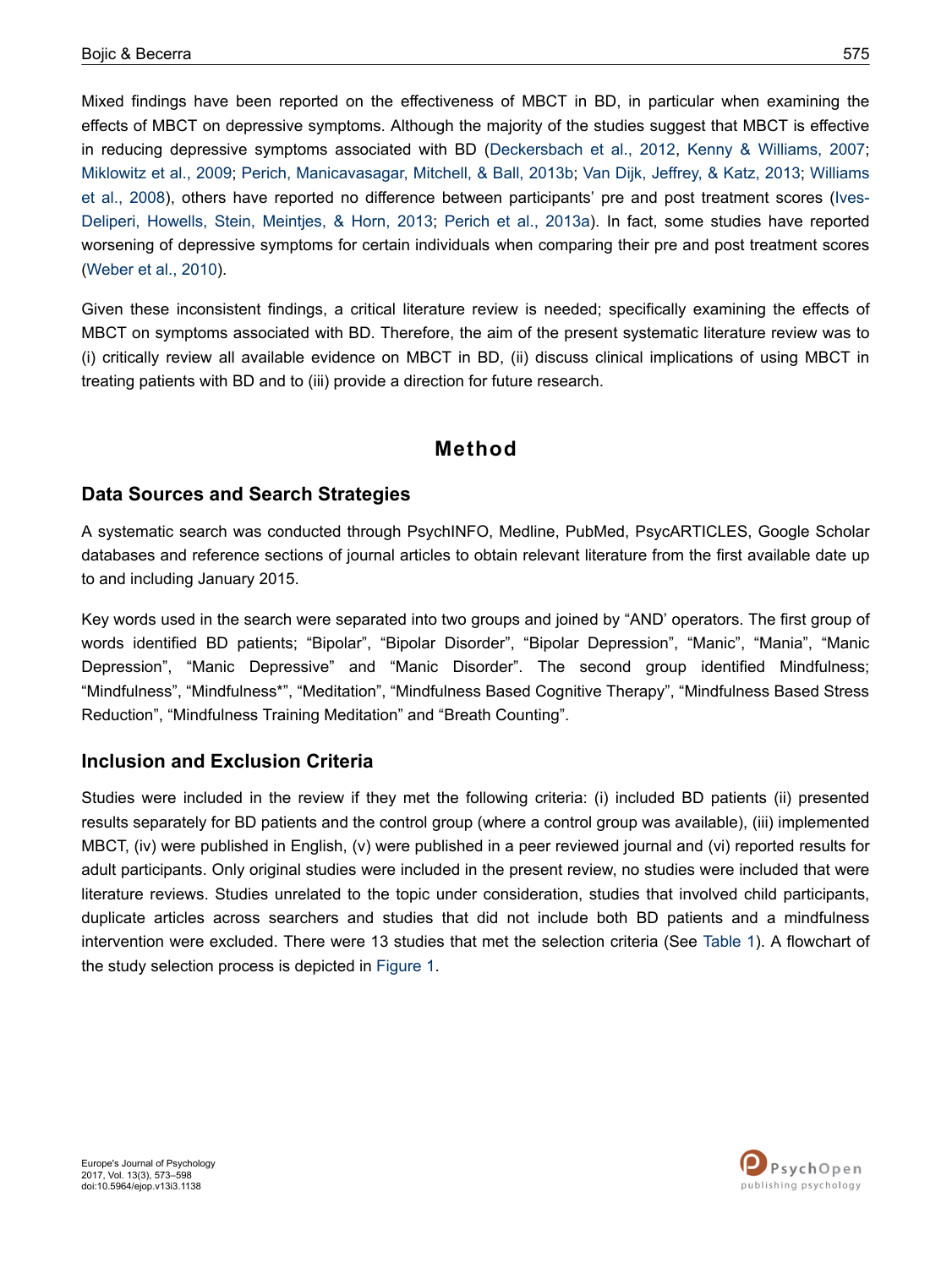<span id="page-3-0"></span>

*Figure 1.* Flow chart of study inclusion/exclusion process.

### **Data Extraction**

The following data were recorded for each study: information about the sample (e.g., the number of participants, diagnosis of BD and comorbidities); information about the intervention (e.g., duration of treatment, type of mindfulness treatment and attrition rates); information about the study (publication year and whether the study was randomized); information about the dependent measures used (e.g., clinical scales that were administered to compare the pre and post scores and to assess mindfulness); and the main findings of each study. Comparison of some of the characteristics (e.g., number of participants, length of intervention, main findings etc.) of the 13 studies included in the present review are presented in [Table 1](#page-4-0). Studies were grouped into themes such as studies that found that mindfulness intervention was beneficial in reducing symptoms of BD and those that found no differences between pre and post test scores on relevant domains. The areas examined in the present review included effect of mindfulness on major symptoms associated with BD (emotional regulation, depressive, manic/hypomanic and anxiety symptoms); effects of mindfulness on cognitive functioning of BD patients; characteristics of mindfulness intervention in BD (e.g., measuring mindfulness, different changes to the MBCT interventions authors made across studies, attrition rates and adverse effects); limitations of current research and recommendations for future studies.

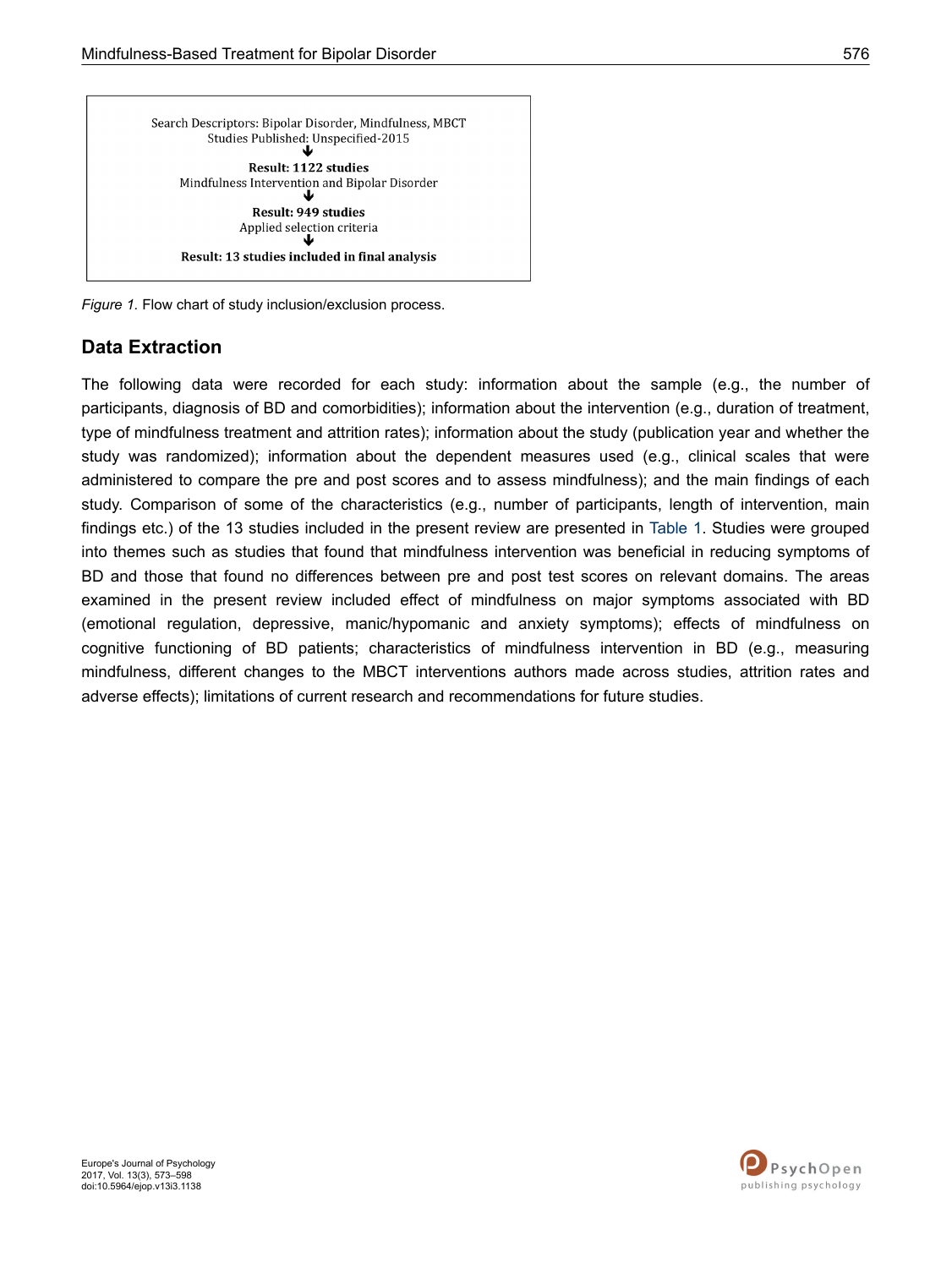<span id="page-4-0"></span>

| Study                     | <b>Participants</b>                                                                                                                                                                                                              | Control Group                                                                                                                                                                       | Attrition                                                                                                                                                                      | Clinical Scales                                                                                                                                                                                                                                                                                                                                                                                                                       | Mindfulness                                                                                                                              | Main Outcome                                                                                                                                                                                                                                                                                                                                                                                    |
|---------------------------|----------------------------------------------------------------------------------------------------------------------------------------------------------------------------------------------------------------------------------|-------------------------------------------------------------------------------------------------------------------------------------------------------------------------------------|--------------------------------------------------------------------------------------------------------------------------------------------------------------------------------|---------------------------------------------------------------------------------------------------------------------------------------------------------------------------------------------------------------------------------------------------------------------------------------------------------------------------------------------------------------------------------------------------------------------------------------|------------------------------------------------------------------------------------------------------------------------------------------|-------------------------------------------------------------------------------------------------------------------------------------------------------------------------------------------------------------------------------------------------------------------------------------------------------------------------------------------------------------------------------------------------|
| Deckersbach et al. (2012) | 12 euthymic BD patients<br>BD II $(3) = 2$ females, 1<br>$BDI(9) = 7$ females, 2<br>with moderate residual<br>symptoms<br>$N = 12$<br>males<br>male<br>$\bullet$                                                                 | 3 month<br>post<br>$\overline{a}$<br>No control grou<br>Compared pre,<br>treatment and<br>follow up                                                                                 | 25% (3)                                                                                                                                                                        | Evaluation -Range of Impaired Functioning<br>Penn State Worry Questionnaire (PSWQ)<br>Psychological Well-Being Scale (PWBS)<br>Clinical Positive Affective Scale (CPAS)<br>Five-Factor Mindfulness Questionnaire<br>Response Style Questionnaire (RSQ)<br>Hamilton Depression Scale (HAM-D)<br>The Longitudinal Interval Follow-up<br>Young Mania Rating Scale (YMRS)<br>Emotion Reactivity Scale (ERS)<br>Tool (LIFE-RIFT)<br>(FFMQ) | 12 weekly 2h MBCT<br>sessions                                                                                                            | difficulties, and increased emotion-regulation<br>depressive mood symptoms, less attentional<br>positive affect, and psychosocial functioning.<br>abilities, improved psychological well-being,<br>Increased mindfulness, lower residual                                                                                                                                                        |
| Stange at al. (2011)      | - 12 Euthymic BD patients<br>depressive and varying<br>with moderate residual<br>degrees of residual<br>manic symptoms<br>$N = 12$<br>$\bullet$                                                                                  | • No Control condition                                                                                                                                                              | 25%                                                                                                                                                                            | The Behavior Rating Inventory of Executive<br>Five-Factor Mindfulness Questionnaire<br>Hamilton Depression Scale (HAM-D)<br>The Frontal Systems Behavior Scale<br>Young Mania Rating Scale (YMRS)<br>Function (BRIEF)<br>(FFMQ)<br>(FrSBe)                                                                                                                                                                                            | 12 weekly 2h MBCT<br>sessions<br>$\ddot{\phantom{0}}$                                                                                    | monitoring, were maintained at the follow-up<br>MBCT showed improvement in executive<br>Improvements in many areas of cognitive<br>functioning, particularly memory and task<br>comparable with normative samples.<br>evaluation 3 months after treatment.<br>functioning and memory to levels<br>$\bullet$                                                                                     |
| Chadwick et al. (2011)    | 12 BD (7 men, 5 women)<br>moderate depression or<br>experiencing mild to<br>elation symptoms.<br>$M = 12$<br>$\ddot{\phantom{0}}$                                                                                                | • No control condition                                                                                                                                                              | • 0 dropped out                                                                                                                                                                | Semi structured interview                                                                                                                                                                                                                                                                                                                                                                                                             | for 8 weeks plus 6 week<br>90 min MBCT sessions<br>(practiced MBCT for at<br>booster session.<br>least 18 weeks)<br>$\ddot{\phantom{0}}$ | change; acceptance; mindfulness practice in<br>is present; clearer awareness of mood state/<br>negative thoughts; reducing impact of mood<br>All participants reported subjective benefits<br>Seven themes emerged: Focusing on what<br>different mood states; reducing/stabilizing<br>and challenges of mindfulness practice.<br>negative affect; relating differently to<br>state.<br>$\cdot$ |
| Williams et al. (2008)    | history of serious suicidal<br>unipolar, 9 bipolar) with a<br>participants in MBCT (21<br>unipolar and 7 bipolar)<br>33 Euthymic BD (24<br>Follow up data was<br>ideation/behaviour<br>available for 28<br>$M = 68$<br>$\bullet$ | condition (27 unipolar, 8<br>27 in wait list condition<br>Follow up available for<br>35 in wait-list control<br>(20 unipolar and 7<br>bipolar).<br>bipolar)<br>$\ddot{\phantom{0}}$ | 15% (5) did not complete<br>18% (15) did not attend<br>not complete follow up<br>from wait list condition.<br>group and 23% (8) did<br>follow up from MBCT<br>first assessment | Mini International Neuropsychiatric Interview<br>Beck Depression Inventory (BDI-II)<br>Beck Anxiety Inventory (BAI)<br>(MINI)<br>$\bullet$                                                                                                                                                                                                                                                                                            | 2 hours MBCT sessions<br>for 8 weeks<br>$\cdot$                                                                                          | Both BD and MDD groups in MBCT showed<br>reductions in residual depressive symptoms<br>Improved anxiety (specific to BD group).<br>when compared to those in the waitlist<br>condition.<br>$\ddot{\phantom{0}}$                                                                                                                                                                                 |
| Howells et al. (2012)     | • 12 euthymic BD patients<br>$(10$ females, $2$ males)<br>$N = 21$                                                                                                                                                               | females, 2<br>9 healthy control<br>participants (7<br>males)                                                                                                                        | Not reported-appears to<br>be 0                                                                                                                                                | Hospital Anxiety and Depression Scale<br>Structured Clinical Interview (SCID)<br>Young Mania Rating Scale (YMRS)<br>(HADS)                                                                                                                                                                                                                                                                                                            | 8 week MBCT<br>$\bullet$                                                                                                                 | increased beta band power, and decreased<br>Brain activity: individuals with BD showed<br>significantly decreased theta band power,<br>improvement over the right frontal cortex<br>theta/beta ratios during the resting state,<br>eyes closed, for frontal and cingulate<br>Post MBCT intervention there was<br>cortices.                                                                      |

Selected Studies Depicting Participants, Groups, Attrition, Clinical Scales, Mindfulness Practice, and Main Outcome *Selected Studies Depicting Participants, Groups, Attrition, Clinical Scales, Mindfulness Practice, and Main Outcome*

Table 1

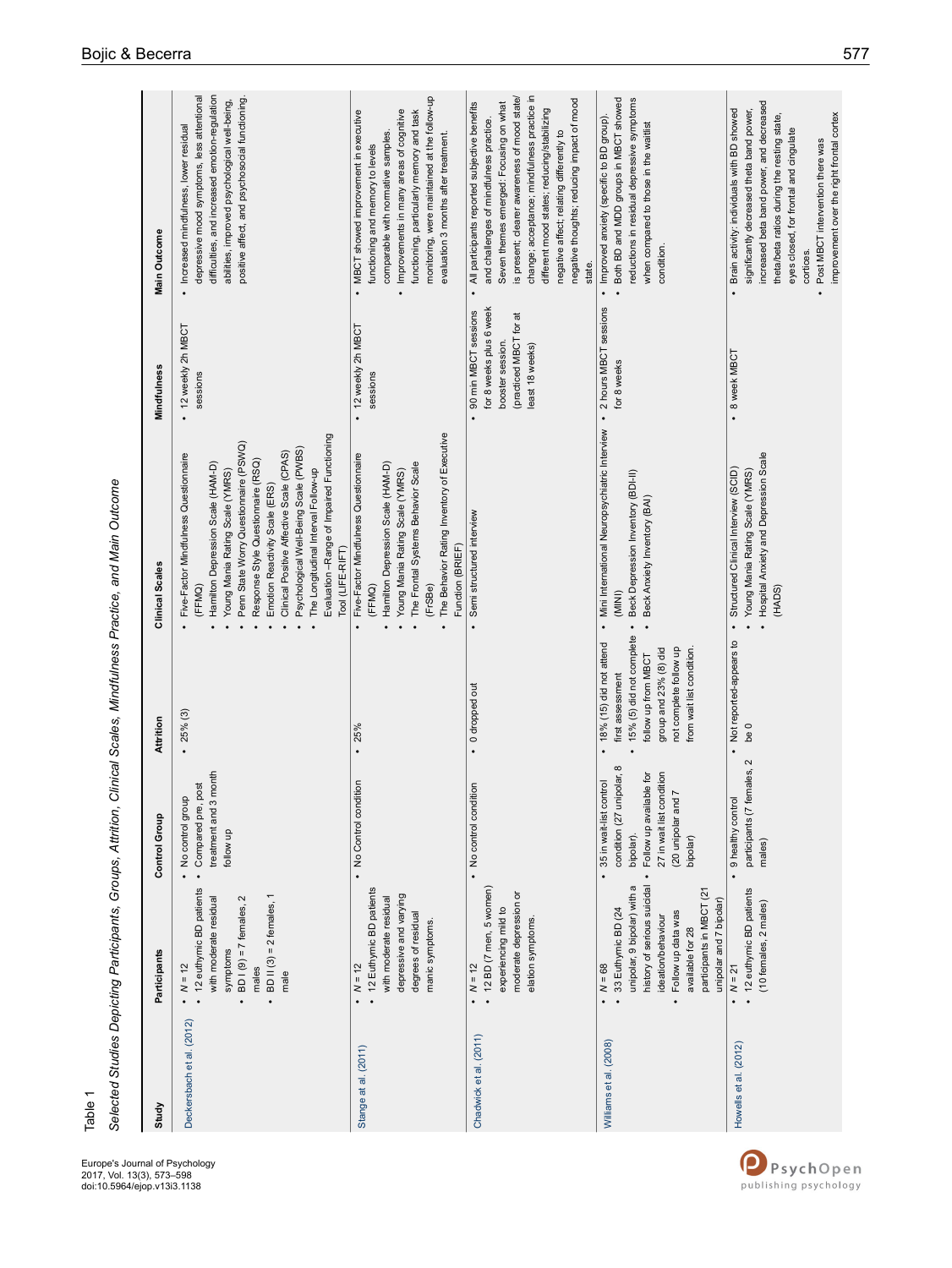| Study                       | Participants                                                                                                                                      | Control Group                                                                                            | Attrition                                                                                                          | Clinical Scales                                                                                                                                                                                                                                                                                                                                                                                                                        | Mindfulness                                                                                                | Main Outcome                                                                                                                                                                                                                                                                                 |
|-----------------------------|---------------------------------------------------------------------------------------------------------------------------------------------------|----------------------------------------------------------------------------------------------------------|--------------------------------------------------------------------------------------------------------------------|----------------------------------------------------------------------------------------------------------------------------------------------------------------------------------------------------------------------------------------------------------------------------------------------------------------------------------------------------------------------------------------------------------------------------------------|------------------------------------------------------------------------------------------------------------|----------------------------------------------------------------------------------------------------------------------------------------------------------------------------------------------------------------------------------------------------------------------------------------------|
|                             |                                                                                                                                                   |                                                                                                          |                                                                                                                    |                                                                                                                                                                                                                                                                                                                                                                                                                                        |                                                                                                            | Brain activation: individuals with BD showed<br>a significant P300-like wave form over the<br>intervention the P300-like waveform was<br>frontal cortex during the cue. Post MBCT<br>(decreased beta band power) in the BD<br>significantly attenuated over the frontal<br>cortex.<br>group. |
| Miklowitz et al. (2009)     | 22 euthymic BD $(1 = 14)$<br>$BD II = 8$ ) patients (16<br>16 completed MBCT<br>females, 6 male).<br>$N = 22$<br>$\ddot{\phantom{0}}$             | post<br>$\overline{a}$<br>No control grou<br>Compared pre-<br>measures<br>$\ddot{\phantom{0}}$           | 27% (6) dropped out<br>$\cdot$                                                                                     | Beck Scale for Suicide Ideation (BSSI)<br>Hamilton Rating Scale for Depression<br><b>MINI</b> International Neuropsychiatric<br>Young Mania Rating Scale (YMRS)<br>Beck Depression Inventory (BDI-II)<br>Beck Anxiety Inventory (BAI)<br>Interview<br>(HRSD)<br>$\bullet$                                                                                                                                                              | 2 hour MBCT sessions<br>for 8 weeks<br>$\bullet$                                                           | lesser extent manic symptoms and anxiety<br>Reductions were observed in depressive<br>symptoms and suicidal ideation and to a<br>$\bullet$                                                                                                                                                   |
| Perich et al. (2013a)       | $\cdot$ 48 BD (l or II)<br>$\bullet$ $N = 95$                                                                                                     | + 47 BD-TAU                                                                                              | 22 (18 drop outs and 4<br>did not start)-47% TAU<br>14 (10 dropped out, 4<br>did not start MBCT)<br>29%<br>$\cdot$ | Composite International Diagnostic Interview<br>Structured Clinical Interview for DSM-IV-TR<br>Mindful Attention Awareness Scale (MAAS)<br>Dysfunctional Attitudes Scale 24 (DAS-24)<br>Depression Anxiety Stress Scale (DASS)<br>Montgomery-Asberg Depression Rating<br>Response Style Questionnaire (RSQ)<br>State/Trait Anxiety Inventory (STAI)<br>Young Mania Rating Scale (YMRS)<br>Disorders (SCID-I)<br>Scale (MADRS)<br>(CID) | 2 h sessions for 8<br>weeks.<br>$\cdot$                                                                    | There was no significant reduction in time to<br>depressive or hypo/manic relapse, total<br>number of episodes or mood symptom<br>severity at 12 month follow up.<br>$\bullet$                                                                                                               |
| Perich et al. (2013b)       | 22 (8 males; 14 females)<br>34 completed MBCT<br>completed 12 moth<br>female) completed<br>23 BD (7 male; 16<br>homework<br>follow up<br>$N = 34$ | and 12 month follow up<br>scores, post treatment<br>Compared baseline<br>• No control group<br>measures. | 68% did not provide<br>29% dropped out of<br>information about<br>homework<br><b>MBCT</b>                          | Composite International Diagnostic Interview<br>Structured Clinical Interview for DSM-IV-TR<br>Mindful Attention Awareness Scale (MAAS)<br>Depression Anxiety Stress Scale DASS<br>Montgomery-Asberg Depression Rating<br>Young Mania Rating Scale (YMRS)<br>State/Trait Anxiety Inventory (STAI)<br>Toronto Mindfulness Scale (TMS)<br>Disorders (SCID-I)<br>Scale (MADRS)<br>(CID)                                                   | 2 hour MBCT sessions<br>Follow up testing at 12<br>for 8 weeks<br>months                                   | MBCT was associated with improvements in<br>A greater number of days meditating during<br>the 8 week treatment was related to lower<br>depression scores at 12 month follow up.<br>anxiety and depression if practiced for a<br>minimum of 3 times per week.<br>$\bullet$                    |
| Weber et al. (2010)         | 15 BD attended the over<br>23 BD (I, II and NOS)<br>4 MBCT sessions (11<br>female, 4 male).<br>participants<br>$N = 23$                           | scores of various clinica<br>• Compared pre and post<br>No Control group<br>scales                       | did not start intervention)<br>than 4 sessions and 2<br>dropped out after less<br>8 dropped out (6<br>35%          | The Kentucky Inventory of Mindfulness Skills<br>Montgomery-Asperg Depression Rating<br>Young Mania Rating Scale (YMRS)<br>Beck Depression Inventory (BDI-II)<br>Scale (MADRS)<br>(KIMS).                                                                                                                                                                                                                                               | for 8 weeks plus 2 hours<br>2 hour MBCT sessions<br>months after 8 week<br>booster session 3<br>treatment. | depressive symptoms between pre and post<br>Mindfulness practice decreased over time.<br>significantly associated with change in<br>mindfulness skills following treatment<br>There was no significant increase in<br>Change in mindfulness skills was<br>MBCT.                              |
| Ives-Deliperi et al. (2013) | moderate subthreshold<br>symptoms (<14 YMRS<br>23 BD with mild to<br>and HADS)<br>$N = 33$                                                        | • 10-healthy controls<br>7 BD-waitlist<br>$.16-MBCT$                                                     | 0 drop out                                                                                                         | Difficulties in Emotion Regulation Scale<br>Five-Facet Mindfulness Questionnaire<br>Symptoms of Stress Inventory (SOSI)<br>Becks Anxiety Index (BAI)<br>(FFMQ)<br>(DERS)                                                                                                                                                                                                                                                               | 8 week MBCT<br>$\bullet$                                                                                   | memory, spatial memory and verbal fluency<br>improvements in measures of mindfulness,<br>Following MBCT there were significant<br>anxiety, emotional regulation, working<br>compared to the waitlist group.                                                                                  |

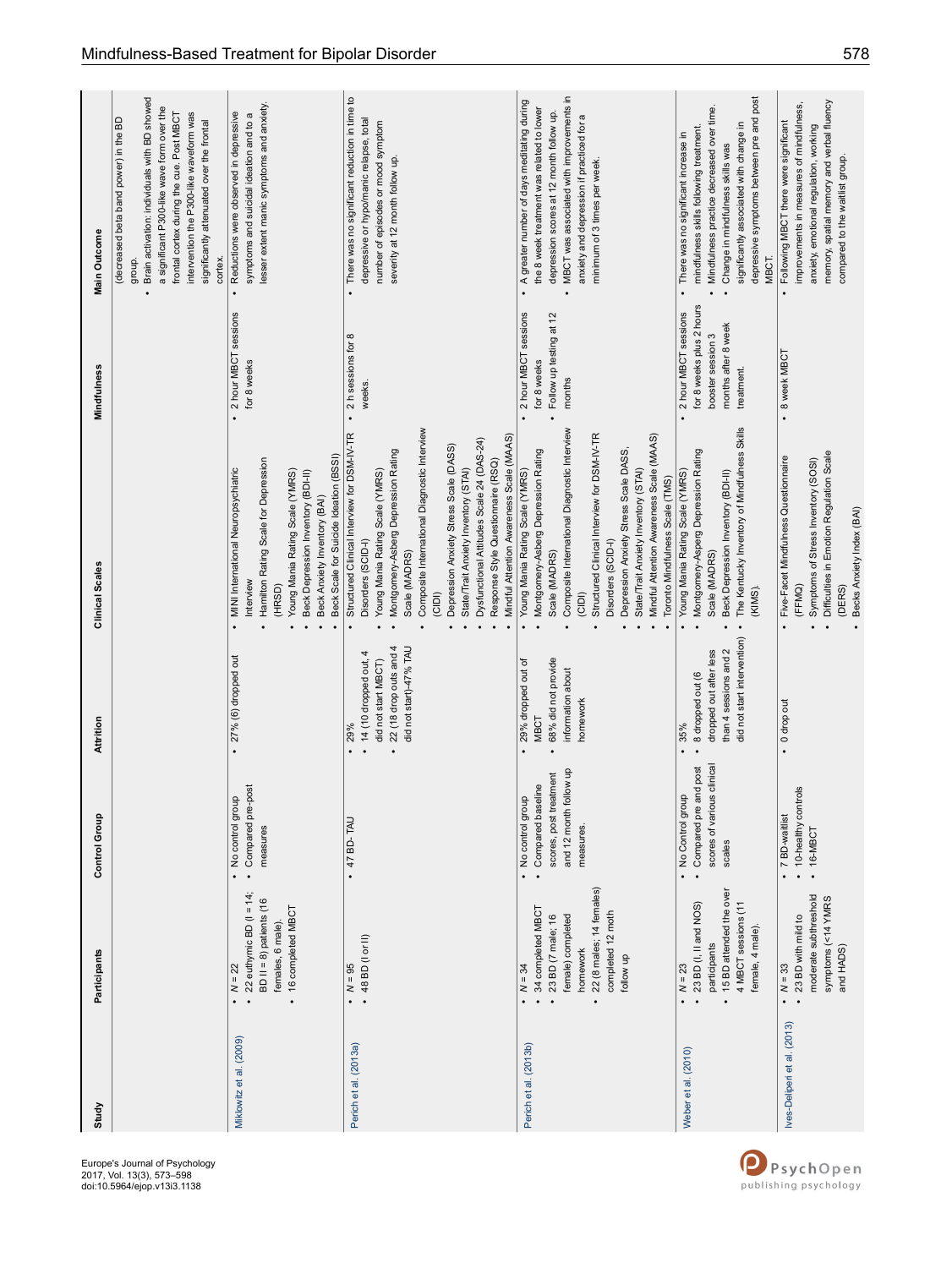| Study                  | <b>Participants</b>                                   | <b>Control Group</b>                    | Attrition                 | Clinical Scales                                                                                                | Mindfulness          | <b>Main Outcome</b>                             |
|------------------------|-------------------------------------------------------|-----------------------------------------|---------------------------|----------------------------------------------------------------------------------------------------------------|----------------------|-------------------------------------------------|
|                        |                                                       |                                         |                           | Edinburgh Handedness Inventory (EHI)                                                                           |                      |                                                 |
| Van Dijk et al. (2013) | $N = 26$                                              | $= 7$ ) on<br>$\cdot$ 13 BD ( $=$ 5, II | $.77\%$                   | Young Mania Rating Scale                                                                                       | 90 minute 12 weekly  | Mindfulness reduced depressive symptoms,        |
|                        | • 13 BD $(1 = 5; 11 = 7)$                             | waitlist                                |                           | • 1 dropped out in MBCT • The Beck Depression Inventory (BDI-II)                                               | sessions of DBT and  | improved affective control and improved         |
|                        |                                                       |                                         |                           | group and 1 dropped out . The Mindfulness Based Self Efficacy Scale                                            | Mindfulness          | mindfulness self-efficacy in BD.                |
|                        |                                                       |                                         | of waitlist control       | (MSES)                                                                                                         |                      | Mindfulness reduced emergency room visits       |
|                        |                                                       |                                         |                           | • The Affective Control Scale (ACS)                                                                            |                      | and mental health related admissions in the     |
|                        |                                                       |                                         |                           |                                                                                                                |                      | 6 months following treatment.                   |
| Howells et al. (2014)  | $M = 21$                                              | 9 healthy controls (7                   |                           | Not reported-appears to • Young Mania Rating Scale                                                             | 8 week MBCT          | Following MBCT, BD group showed                 |
|                        | $\cdot$ 12 Euthymic BD I (10                          | females, 2 males)                       | be 0 drop out.            | Hospital Anxiety and Depression Scale                                                                          |                      | attenuation of ERP N170 amplitude and           |
|                        | females, 2 males)                                     |                                         |                           | Emotional processing was measured by                                                                           |                      | reduced HRV HF peak indicating that MBCT        |
|                        |                                                       |                                         |                           | event related potentials (ERP) and heart rate                                                                  |                      | may improve emotional processing in BD.         |
|                        |                                                       |                                         |                           | variability (HRV)                                                                                              |                      |                                                 |
| Kenny & Williams, 2007 | $N = 50$                                              | . No control grou                       | $10%$ (5)                 | Beck Depression Inventory (BDI-II)                                                                             | 2 hour MBCT sessions | • MBCT improved depression scores with a        |
|                        | 50 symptomatic                                        | and post<br>· Compared pre              | • 1 dropped out and 4 did |                                                                                                                | for 8 weeks          | significant proportion of patients returning to |
|                        | (BDI>19) patients (BD &                               | BDI scores.                             | not complete post-        |                                                                                                                |                      | normal/near normal level of mood.               |
|                        | MDD)                                                  |                                         | treatment measures.       |                                                                                                                |                      |                                                 |
|                        | 37 female (74%)                                       |                                         |                           |                                                                                                                |                      |                                                 |
|                        | Note. BD = Bipolar Disorder; MBCT = Mindfulness Based |                                         |                           | Cognitive Therapy; MDD = Major Depressive Disorder; TAU = Treatment as usual; N = total number of participants |                      |                                                 |

Europe's Journal of Psychology 2017, Vol. 13(3), 573–598 doi:10.5964/ejop.v13i3.1138

PsychOpen<br>publishing psychology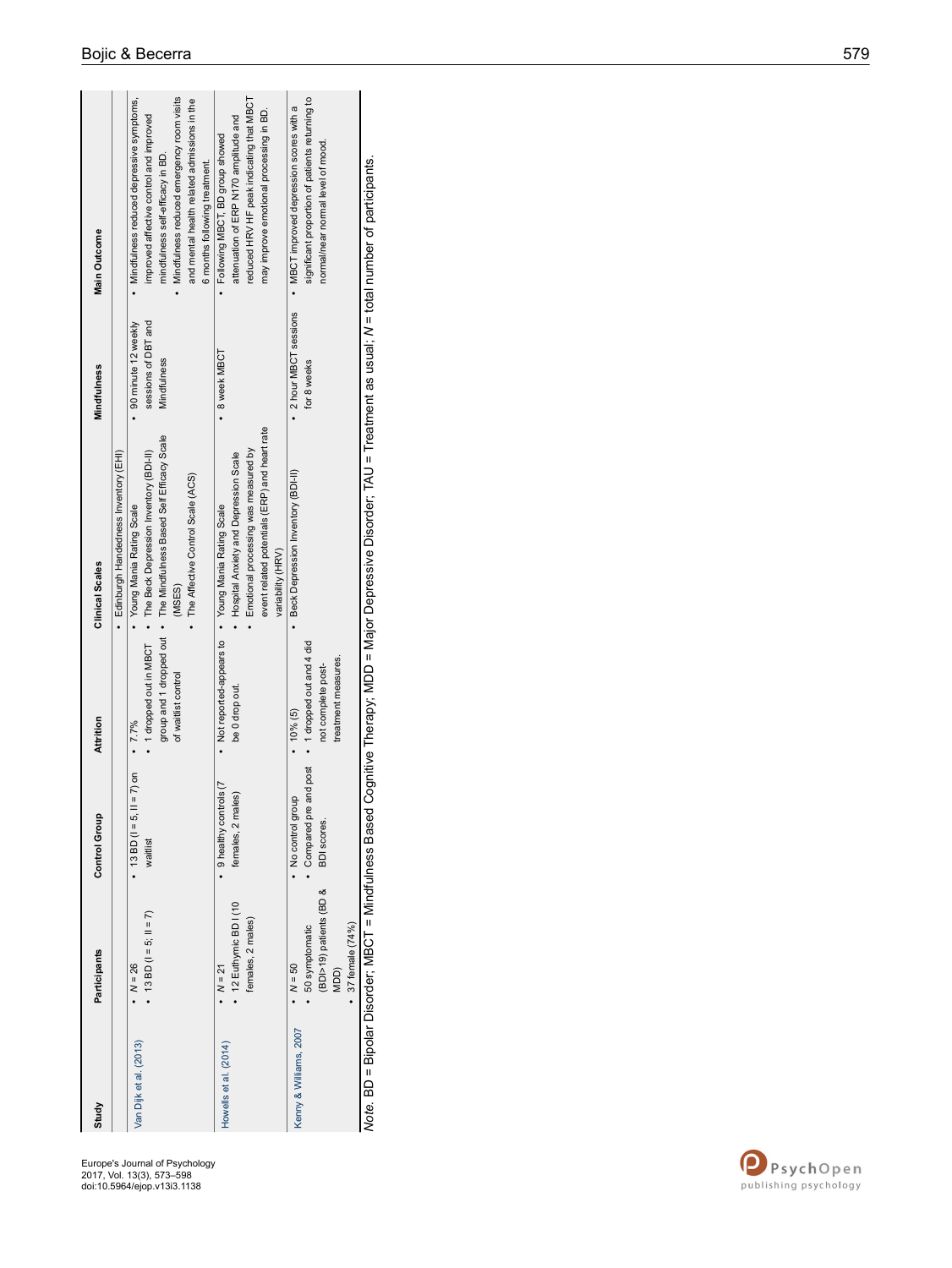## **Results**

Findings were divided into six sections. Each section examined the impact of mindfulness on: emotional regulation, symptoms of depression, symptoms of anxiety, symptoms of mania/hypomania, cognitive functioning and subjective measures of MBCT. Each of the sections was subdivided to include a critical review of research studies that have found support for MBCT and those that have found no significant effects of MBCT on BD.

### **Emotional Regulation**

The effects of mindfulness intervention on emotional regulation in BD patients were reported in four studies with a total of 92 participants. Emotional regulation is defined as a process people engage in that influences the way people experience (e.g., duration, latency, magnitude and type) and express emotions [\(Gross, 1998\)](#page-21-0). It consists of physiological and subjective components and thus both aspects have been investigated in the present review. All four studies measured participants' emotional regulation abilities prior to treatment and after eight weeks of MBCT.

[Howells, Rauch, Ives-Deliperi, Horn, and Stein \(2014\)](#page-21-0) focused on physiological measures of emotional regulation, such as heart rate variability (HRV). This involved measuring event related potentials (ERP), specifically the ERP N170, and the high frequency (HF) peak of the HRV. The ERP N170 is the most widely used ERP marker of neural processing of faces ([Eimer, 2011](#page-21-0)), whilst the HF peak of HRV serves as a marker of ability to regulate emotions [\(Telles, Singh, & Balkrishna, 2011\)](#page-24-0), as it is influenced by changes in mood ([Hughes](#page-21-0) [& Stoney, 2000\)](#page-21-0).

[Howells and colleagues \(2014\)](#page-21-0) found that prior to treatment, patients diagnosed with BD (*n* = 12) were found to differ from healthy controls (*n* = 9) on physiological measures of emotional regulation (the effect size was not reported). The BD group had increased ERP N170 amplitude and increased HRV HF peak, suggesting that the BD group had impaired emotional processing prior to treatment when compared to healthy controls ([Howells et](#page-21-0) [al., 2014](#page-21-0)). When participants diagnosed with BD (*n* = 12) engaged in eight weeks of MBCT, there was a decrease in their ERP N170 amplitude and decreased HRV HF peak, indicating improved emotional processing (the effect size was not reported; [Howells et al., 2014\)](#page-21-0).

Similar findings were reported by [Ives-Deliperi and colleagues \(2013\),](#page-21-0) who used the Difficulties in Emotion Regulation Scale (DERS) to measure participants' emotional regulation abilities. The DERS is a self-reported instrument that measures various aspects of regulating emotions [\(Gratz & Roemer, 2004\)](#page-21-0). [Ives-Deliperi and](#page-21-0) [colleagues \(2013\)](#page-21-0) found that BD patients (*n* = 16) reported significantly more difficulties in managing emotions (prior to treatment) when compared to healthy controls (*n* = 10) (the effect size was not reported). This study reported that MBCT intervention was effective in significantly reducing emotion dysregulation scores (the effect size was not reported) for BD patients who prior to treatment had mild or sub threshold symptoms (<14 on Young Mania Rating Scale and Hospital Anxiety and Depression Scale; [Ives-Deliperi et al., 2013](#page-21-0)).

[Van-Dijk and colleagues \(2013\)](#page-24-0) used the Affective Control Scale (ACS), which is a 42 item self-report questionnaire developed to measure participants' belief in their ability to control their emotions [\(Williams,](#page-25-0) [Chambless, & Ahrens, 1997](#page-25-0)). BD patients were found to struggle with regulating their emotions prior to engaging in MBCT, when emotional regulation was measured using the ACS scale [\(Van Dijk et al., 2013](#page-24-0)) (the

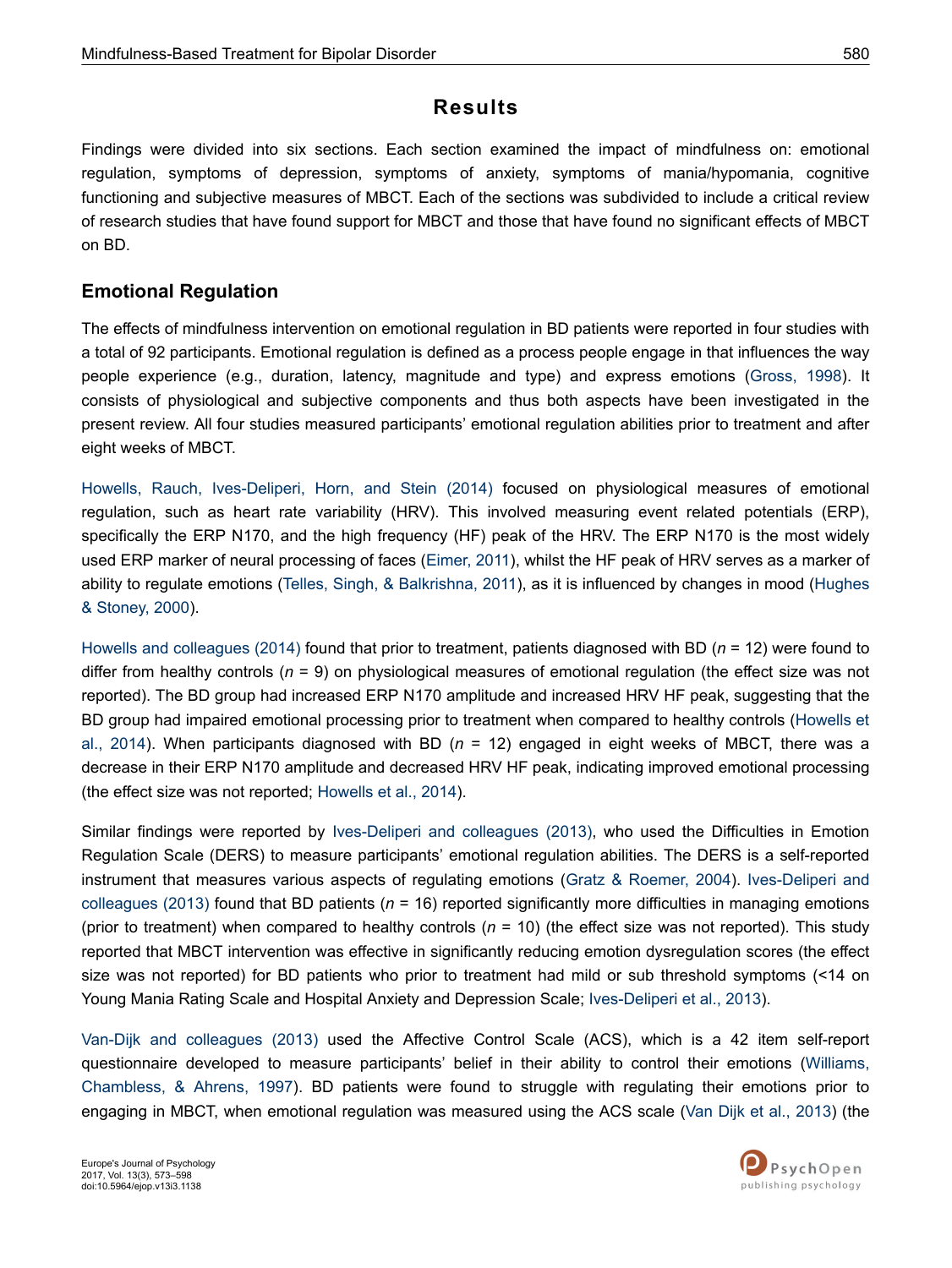effect size was not reported). This study found that participants diagnosed with BD who participated in MBCT (*n* = 12), reported increased self-efficacy and belief in having more control over their emotions, when compared to participants diagnosed with BD who were on the waitlist control condition (*n* = 12; the effect size was not reported).

[Deckersbach and colleagues \(2012\)](#page-20-0) used the Emotion Reactivity Scale (ERS; 21-item) a self-report instrument designed to measure emotional sensitivity, intensity, and persistence [\(Nock, Wedig, Holmberg, & Hooley,](#page-23-0) [2008](#page-23-0)). BD participants who engaged in MBCT reported that they were more aware of internal and external stimuli, were able to respond less judgmentally to their thoughts and feelings and were less reactive to their inner experiences [\(Deckersbach et al., 2012\)](#page-20-0). There was a medium to large effect size for decreased rumination (Cohen's *d* = 1.02), worry (Cohen's *d* = 1.33), reduced attentional difficulties (Cohen's *d* = 1.50) and increased emotional regulation measured by the ERS (Cohen's *d* = 0.68) (Deckersbach et al.). It was further noted that there was a linear improvement (from pre-treatment to follow up) in emotional regulation abilities and positive interpersonal relationships, which may suggest that improved abilities to regulate emotions had a positive impact on participants' interpersonal relationships ([Deckersbach et al., 2012](#page-20-0)).

The current research on MBCT in BD consistently indicates that patients with BD have difficulty regulating their emotions prior to treatment and that engaging in MBCT resulted in improvements in their emotional regulation abilities. These findings were supported by physiological measures (e.g., HRV; [Howells et al., 2014\)](#page-21-0) and a number of subjective processes (e.g., ERS, ACS and DERS) ([Deckersbach et al., 2012](#page-20-0); [Ives-Deliperi et al.,](#page-21-0) [2013](#page-21-0); [Van Dijk et al., 2013](#page-24-0)). However, it remains unclear whether these treatment gains were maintained longterm, as this was not investigated by any of the current studies.

### **Depressive Symptoms**

Depressive symptoms were measured using various self-report and clinician rated scales in nine out of the 13 reviewed studies, with a total of 363 participants. The literature in this area reflected mixed findings with six studies reporting that MBCT was effective at reducing depressive symptoms in BD, whilst three studies did not find significant differences in depression scores post-MBCT treatment.

[Perich, Manicavasagar, Mitchell, Ball, and Hadzi-Pavlovic \(2013a\)](#page-23-0) measured symptoms of depression using the Montgomery-Asberg Depression Rating Scale (MADRS; [Montgomery & Asberg, 1979\)](#page-23-0), which is a 10 item clinician administered scale used to assess the severity of depressive symptoms with good internal consistency (Cronbach's *alpha* = 0.85; [Hermens et al., 2006](#page-21-0)) and inter-rater reliability (0.76; [Davidson, Turnbull, Strickland,](#page-20-0) [Miller, & Graves, 1986](#page-20-0)).

[Perich and colleagues \(2013a\)](#page-23-0) conducted a randomized controlled trial comparing MBCT (*n* = 22) for BD patients to Treatment As Usual (TAU) (*n* = 12), over a 12-month period. This study found that the interaction of treatment by time for depressive scores was not significant, indicating that depressive scores did not significantly reduce over the 12-month period. This also implied that participating in MBCT did not delay time to reoccurrence of a depression episode when compared to the TAU group. Those who continued to practice meditation throughout the 12- month follow-up period did not report any significant reductions in psychiatric symptomatology compared to those that had not [\(Perich et al., 2013b](#page-23-0)).

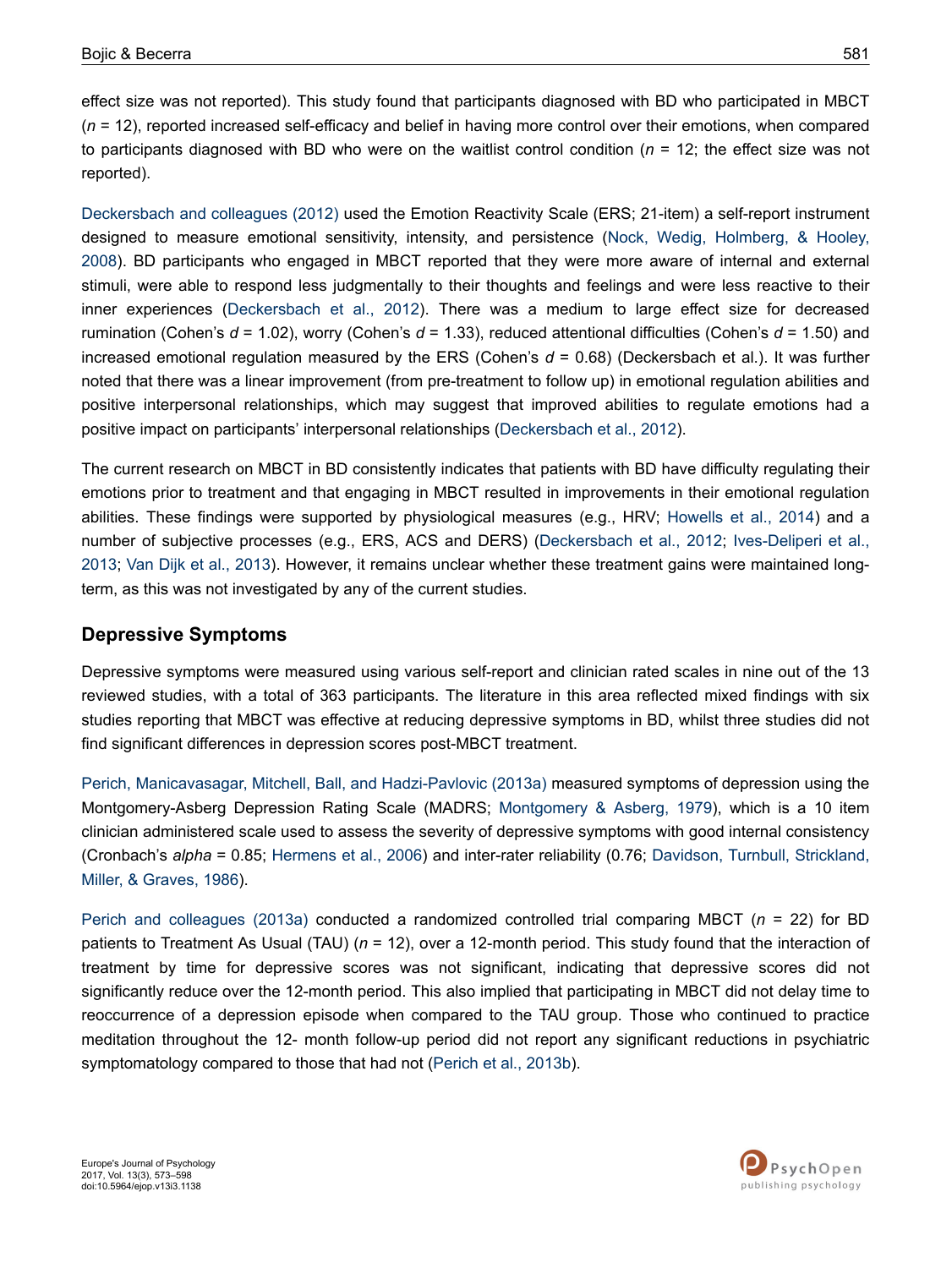These findings were supported by [Ives-Deliperi and colleagues \(2013\)](#page-21-0) who measured symptoms of depression using the Hospital Anxiety and Depression Scale (HADS; [Zigmond & Snaith, 1983](#page-25-0)), which has acceptable (Cronbach's *alpha* = 0.67) to good (Cronbach's *alpha* = 0.90) internal consistency (for the depression subscale; [Bjelland, Dahl, Haug, & Necklemann, 2002\)](#page-19-0). In this study the authors compared the effects of MBCT (*N* = 33) on depressive symptoms in BD treatment group (*n* = 16), when compared to the BD waitlist control (*n* = 23) and healthy control group (*n* = 10) [\(Ives-Deliperi et al., 2013\)](#page-21-0). This study found that MBCT did not significantly reduce depression scores, as measured by the HADS scale.

Similar findings were reported in another study ([Weber et al., 2010\)](#page-25-0) where depression was measured using the MADRS (this scale was used by [Perich et al., 2013b](#page-23-0) and is described above in more detail) and the Beck Depression Inventory (BDI-II), a well-established self-report questionnaire comprised of 21 items to measure the severity of depression ([Beck, Steer, Ball, & Ranieri, 1996](#page-19-0)). [Weber and colleagues \(2010\)](#page-25-0) found no significant change between the baseline (*n* = 23), post treatment (8 weeks; *n* = 11) and the 3-month follow up (*n* = 9), on the MADRS and the BDI-II scores. In fact, this study found that four patients experienced an increase in their BDI-II scores at the 3-month follow up. The underlying reasons behind increased depression scores in one scale (BDI-II) measuring depressive symptoms, but not the other (MADRS), were not investigated or reported in this study and therefore remain unclear.

Despite no evidence for reduction in the depressive symptoms in this study [\(Weber et al., 2010](#page-25-0)), the majority of participants rated MBCT as helpful in the program evaluation questionnaire. The questionnaire was administered to participants after 8 weeks of MBCT intervention and once again following a one-hour booster session that occurred three months after the eight week MBCT intervention. It was reported that 82% of participants in this study expressed that they benefited from the program. This was explored further, with 55% of participants reporting that MBCT helped them manage unpleasant emotions and 45% found MBCT helped them manage negative thoughts. At the 3-month follow up, 67% of BD patients reported that MBCT improved their quality of life. One major difference between this study and other studies that also failed to find improvement in depressive symptoms in BD ([Ives-Deliperi et al., 2013](#page-21-0); [Perich et al., 2013a](#page-23-0)), was that [Weber](#page-25-0) [and colleagues \(2010\)](#page-25-0) included a booster session. The effects of booster sessions in BD would need to be investigated further, as it could potentially be the missing link in helping manage depressive symptoms in BD.

Contrary to the above findings, six studies found that MBCT was beneficial in significantly reducing depression symptoms for patients diagnosed with BD. For example [Van Dijk and colleagues \(2013\)](#page-24-0) conducted a randomized controlled trial where the BD group (participants with moderate to severe depression; *n* = 12) was compared to a waitlist control condition (*n* = 12). Depression was measured using the BDI-II self-report questionnaire. Following treatment (12 weeks of group MBCT), the majority of participants in treatment were classified as having minimal to mild depression and this reduction in scores was significant (the effect size was not reported).

Similar findings were reported by [Kenny and Williams \(2007\)](#page-22-0) where depressive symptoms were also measured using the BDI-II scores. In this study BD participants who were currently experiencing depression symptoms (*N* = 50) participated in an 8-week MBCT treatment. The study found that participants' pre and post BDI-II scores reduced significantly, with large effect size (Cohen's *d* = 1.04). These findings were further supported by [Williams and colleagues' study \(2008\)](#page-25-0) where in a randomized controlled trial a significant reduction in BDI-II scores was reported in the treatment group (euthymic BD patients with a history of suicidal ideation or

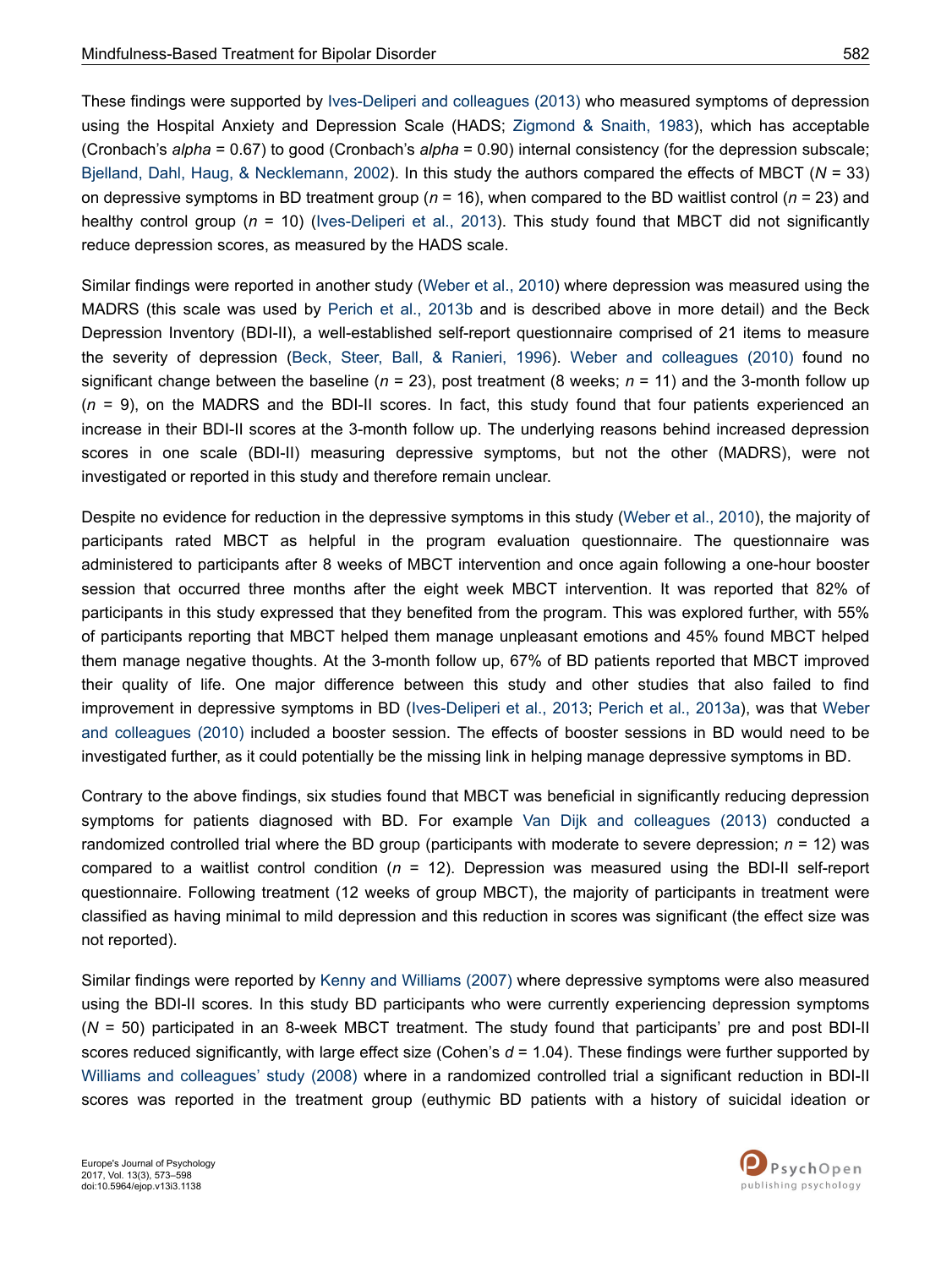behaviour;  $n = 28$ ) when comparing the baseline and post treatment scores (the effect size was not reported). There was also a significant reduction in depressive symptoms when comparing the BD treatment group (who participated in eight weeks of group MBCT) and the BD waitlist control group (the effect size was not reported). There was no significant difference between the pre to post BDI scores in the waitlist condition  $(n = 27)$ , suggesting that reduction in depressive symptoms can be attributed to treatment.

Support for MBCT in reducing depressive symptoms in BD was not exclusive to studies that measured depressive symptoms using the BDI-II questionnaire. For example, [Deckersbach and colleagues \(2012\)](#page-20-0) used the clinician rated, Hamilton Depression Rating Scale (HDRS; [Hamilton, 1960](#page-21-0)), which has high reliability and validity (k = 0.73; [Rush, 2000\)](#page-23-0). This study found that participating in MBCT (*n* = 12) reduced depressive symptoms in BD with a strong effect size (Cohen's *d* = 1.02).

Moreover, [Miklowitz and colleagues \(2009\)](#page-23-0) measured depression using both the HDRS and BDI-II (*n* = 14). The study found that symptoms of depression and suicidal ideation scores improved, as mean HRSD scores dropped by average of 0.37 SD (*d* = 0.37) and BDI-II scores dropped on average by 5 points (Cohen's *d* = 0.49). There was also significant improvement on the Beck Scale for Suicide Ideation scores (Cohen's *d* = 0.51), suggesting MBCT may be beneficial for BD patients with a history of suicidal ideation or behaviours.

[Perich and colleagues \(2013b\)](#page-23-0) measured depressive symptoms using the MADRS (this scale was also used by [Perich et al., 2013a](#page-23-0) and [Weber et al., 2010](#page-25-0) and is described in more detail above) and found that for the BD group, the number of days spent practicing meditation (following eight weeks of group MBCT) was significantly inversely correlated with the MADRS scores. This means that BD participants (*n* = 22) that practiced mindfulness for more days had lower MADRS scores at the 12-month follow up (the effect size was not reported). There was some evidence to suggest that mindfulness meditation practice was associated with improvements in depression symptoms if a certain minimum amount (three times a week or more) was practiced weekly throughout the eight-week MBCT program. This suggested that when more time was dedicated to practicing mindfulness it provided protection for depression symptoms over time.

Considering that the same clinical scales were used in both groups of studies, those that have not found support from MBCT in reducing symptoms of depression in BD ([Ives-Deliperi et al., 2013;](#page-21-0) [Perich et al., 2013a\)](#page-23-0) and those that have found significant improvement in depressive scores following MBCT [\(Deckersbach et al.,](#page-20-0) [2012](#page-20-0); [Kenny & Williams, 2007;](#page-22-0) [Miklowitz et al., 2009;](#page-23-0) [Perich et al., 2013b;](#page-23-0) [Van Dijk et al., 2013](#page-24-0); [Williams et al.,](#page-25-0) [2008](#page-25-0)), it appears that the mixed findings could be attributed to within group differences between the studies. For example each group of authors modified MBCT in different way, as there are no evidence-based recommendations for implementing MBCT in BD treatment.

It was also observed that studies that found support for MBCT in reducing symptoms of depression tended to include more hours of mindfulness during treatment. For example some of these studies implemented 12 weeks of two-hour MBCT sessions [\(Deckersbach et al., 2012](#page-20-0); [Van Dijk et al., 2013\)](#page-24-0), while those that found no differences in depression scores, implemented only eight weeks (two-hour sessions) of MBCT [\(Ives-Deliperi et](#page-21-0) [al., 2013](#page-21-0); [Perich et al., 2013a;](#page-23-0) [Weber et al., 2010\)](#page-25-0). [Weber and colleagues \(2010\)](#page-25-0) included a booster session, three months after the eight-week intervention and although this study also failed to find significant differences, participants reported they found the intervention beneficial. Therefore, it appears that when it comes to depression symptoms in BD, MBCT seems to be more effective when treatment is held for a minimum of 12 weeks, or when booster sessions are included after 8 weeks.

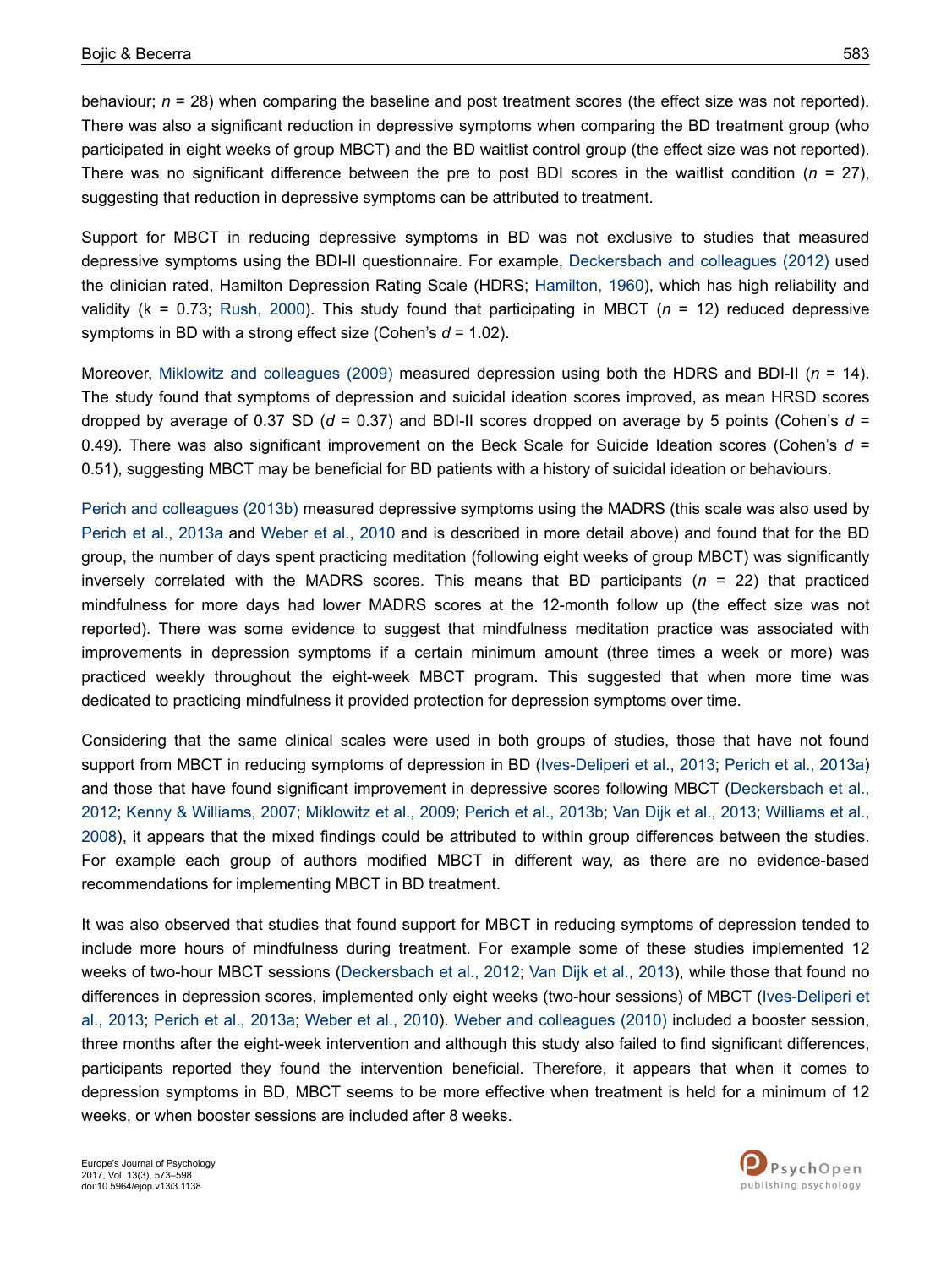### **Anxiety Symptoms**

Anxiety was reported in four out of 13 studies with a total of 157 participants. Unlike the findings for depressive symptoms, the literature reflected more robust effects of MBCT in studies that measured changes in anxiety symptoms. Studies consistently reported that MBCT was helpful in either significantly reducing or preventing anxiety symptoms from increasing over time.

[Ives-Deliperi and colleagues \(2013\)](#page-21-0) measured anxiety using the Beck Anxiety Inventory (BAI; [Beck & Steer,](#page-19-0) [1990](#page-19-0)), which has shown good reliability (Cronbach's *alpha* = 0.82; [Contreras, Fernandez, Malcarne, Ingram, &](#page-20-0) [Vaccarino, 2004](#page-20-0)) and the Hospital Anxiety and Depression Scale (HADS; [Zigmond & Snaith, 1983\)](#page-25-0), which has adequate to good (Cronbach's *alpha* = 0.68 to 0.93) internal consistency [\(Bjelland et al., 2002\)](#page-19-0). This study found that prior to treatment BD participants (*n* = 16) reported significantly increased levels of anxiety when compared to the healthy controls (*n* = 10; [Ives-Deliperi et al., 2013\)](#page-21-0). Eight weeks of group MBCT resulted in significant reductions in anxiety in the BD treatment group  $(n = 16)$ ; the effect size was not reported), but not in the BD waitlist group (*n* = 7), indicating that decrease in anxiety could be attributed to treatment. These findings were consistent with another study, which also found modest improvements in the pre to post intervention BAI scores of BD patients (Cohen's *d* = 0.23), following eight weeks of group MBCT ([Miklowitz et al., 2009\)](#page-23-0).

[Williams and colleagues \(2008\)](#page-25-0) compared pre and post BAI scores of BD patients in remission (with history of suicidal ideation/behaviour; *n* = 28) and a waitlist control group (*n* = 27). The study found that at baseline there were no differences between the BAI scores of BD treatment and BD waitlist group. Following eight weeks of group MBCT, those who participated in the treatment condition had significantly lower BAI scores compared to the waitlist group (the effect size was not reported). However, those that participated in treatment had no significant change in BAI scores when comparing their pre and post treatment scores, whilst those on the waitlist had significant increase in BAI scores over time (the effect size was not reported). In other words, although MBCT did not decrease BAI scores following treatment, participating in MBCT prevented anxiety from increasing over time. The major depression group showed no differences in BAI scores, suggesting that protective effect of MBCT on levels on anxiety was specific to the BD group.

[Perich and colleagues \(2013b\)](#page-23-0) measured anxiety symptoms using a self-report Depression and Anxiety Stress Scale (DASS; [Lovibond & Lovibond, 1995\)](#page-22-0), which has adequate reliability for measuring symptoms of depression (Cronbach's *alpha* = 0.95; [Crawford & Henry, 2003](#page-20-0)) and State/Trait Anxiety Inventory (STAI) scale [\(Spielberger, 1983\)](#page-24-0), with good internal consistency for the state (ranging from Cronbach's *alpha* = 0.90 to 0.91) and trait scales (ranging from Cronbach's *alpha* 0.86 to 0.85, [Spielberger, 1983\)](#page-24-0).

Although the study (*N* = 34) found that anxiety scores did not improve over the 12 month follow up period following engagement in eight week MBCT group intervention, BD participants had improvement in anxiety symptoms (STAI trait anxiety scores; [Perich et al., 2013b\)](#page-23-0). The improvements were noted when mindfulness was practiced once a day for at least three days a week during the eight-week treatment period (the effect size was not reported). This positive effect of MBCT on levels of anxiety was consistent with studies investigating MBCT in non-clinical populations ([Schenström, Rönnberg, & Bodlund, 2006](#page-23-0)).

MBCT has shown promising positive effects on managing symptoms of anxiety in patients with BD. Three studies have reported that engaging in eight weeks of MBCT resulted in significant decreases in anxiety scores [\(Ives-Deliperi et al., 2013](#page-21-0); [Miklowitz et al., 2009;](#page-23-0) [Williams et al., 2008\)](#page-25-0). One study had also reported that

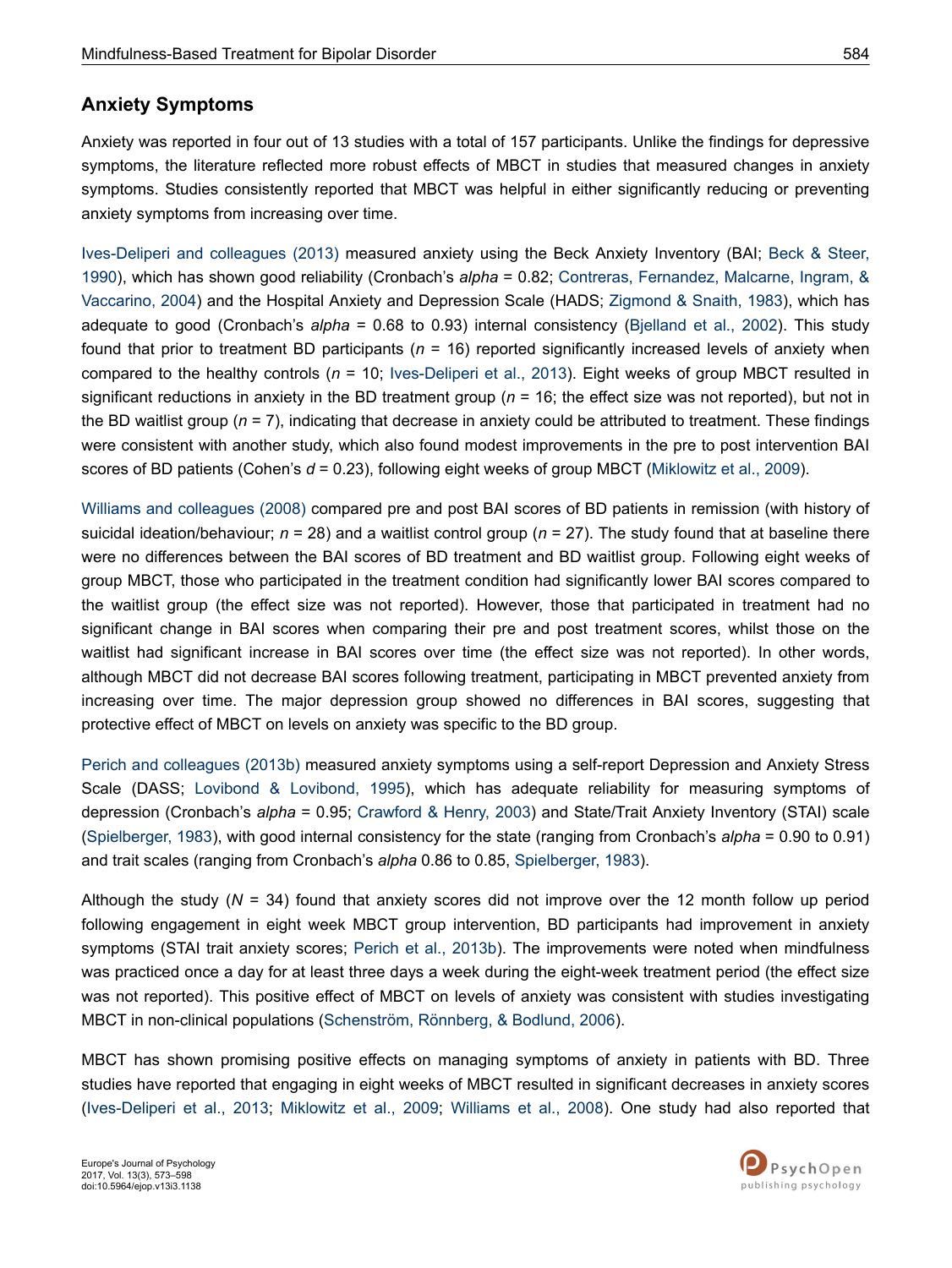engaging in MBCT was protective in the sense that it stopped anxiety scores increasing over time [\(Williams et](#page-25-0) [al., 2008](#page-25-0)). Most importantly MBCT was effective at reducing anxiety scores when mindfulness was practiced for a minimum of three days per week ([Perich et al., 2013b](#page-23-0)).

### **Mania/Hypomania Symptoms**

Six out of the 13 studies measured mania/ hypomania symptoms before and after MBCT treatment (*N* = 209). Other studies measured symptoms of mania prior to treatment, as an exclusion criterion for participating in the MBCT intervention. All of the six studies measured symptoms of mania using the Young Mania Rating Scale (YMRS), which is a clinician-administered scale with good inter-rater reliability [\(Young et al., 1978](#page-25-0)). Out of the six studies that measured symptoms of mania post-MBCT treatment, five found no significant differences in the YMRS scores after participating in MBCT ([Deckersbach et al., 2012;](#page-20-0) [Howells et al., 2014](#page-21-0); [Perich et al., 2013a](#page-23-0); [Perich et al., 2013b](#page-23-0); [Weber et al., 2010](#page-25-0)). Only one study [\(Miklowitz et al., 2009](#page-23-0)) reported significant reduction in the manic symptoms following participation in MBCT.

[Deckersbach and colleagues \(2012\)](#page-20-0) (*N* = 12) reported that participants in their study had no to low residual manic symptoms prior to participating in MBCT. After treatment there was no significant difference in the YMRS scores. It was noted that there was an increase in YMRS for one participant, which appeared to be caused by elevation in his mood. Similarly, [Weber and colleagues \(2010\)](#page-25-0) (*N* = 23) only included people with BD who were in remission and scored less than eight points on the YMRS. The study found no significant differences in the YMRS scores after participating in MBCT, when comparing the baseline scores with the one month follow up and three month follow up scores.

Further to this, [Perich and colleagues \(2013b\)](#page-23-0) found that the number of days participants dedicated to engaging in mindfulness activities was not significantly correlated with YMRS scores post-treatment (*N* = 34). In addition, [Perich and colleagues \(2013a\)](#page-23-0) found no significant differences between the pre and post YMRS scores (*N* = 95), as well as no significant differences between the YMRS scores between the treatment group and the TAU group following MBCT treatment. This study concluded that MBCT had no impact on reducing the risk of reoccurrence of hypo/manic symptoms, total number of episodes or mood symptom severity at the 12 months follow up. It is of note that all BD participants were euthymic and complying with mood stabilising medication for the duration of the studies.

[Howells and colleagues \(2014\)](#page-21-0) also failed to detect significant differences in the pre and post treatment YMRS scores  $(N = 21)$ , however they reported that although participants were already euthymic at the baseline measure, their YMRS scores reduced slightly after engaging in MBCT (Cohen's *d* = 0.17). Unlike other studies, [Miklowitz and colleagues \(2009\)](#page-23-0) included participants with subsyndromal mania and hypomania (*N* = 22). Contrary to the above studies, this study found significant reductions in the YMRS scores when they compared the pre and post MBCT scores (Cohen's  $d = 0.17$ ).

In summary, five studies have reported that participants with BD experienced no significant differences in symptoms of mania/hypomania following engagement in MBCT ([Deckersbach et al., 2012](#page-20-0); [Howells et al., 2014](#page-21-0); [Perich et al., 2013a;](#page-23-0) [Perich et al., 2013b](#page-23-0); [Weber et al., 2010](#page-25-0)). One of these studies reported a slight reduction in YMRS scores, although it was not significant ([Howells et al., 2014](#page-21-0)). One study found that participation in MBCT significantly reduced symptoms of mania [\(Miklowitz et al., 2009\)](#page-23-0). It appears that when people with BD are euthymic and complying with their mood stabilising medication, practicing mindfulness does not provide

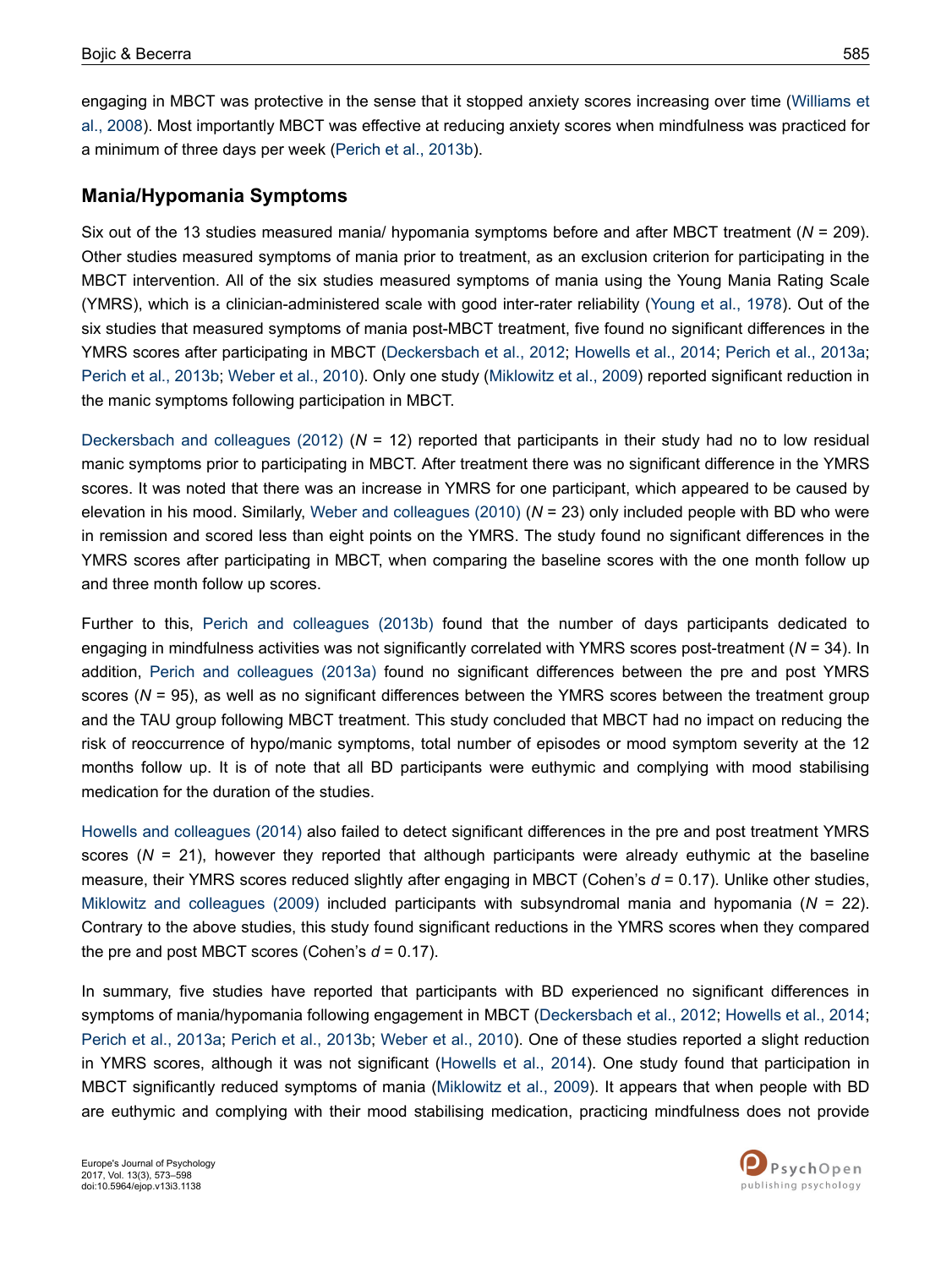reduction of mania/hypomania symptoms or protection against future episodes. However, when people with BD are experiencing subsyndromal mania, it appears that practicing mindfulness helps reduce the severity of symptoms. Considering that these findings were only reported in one study, they must be interpreted with some caution, and the effects of MBCT on symptoms of mania need to be investigated further.

### **Cognitive Functioning**

Three studies investigated the effects of MBCT on cognitive functioning of BD patients with a total of 66 participants. All three studies reported that BD patients exhibited deficits in various aspects of their cognitive functioning and that participating in MBCT resulted in improvements in their executive functioning ([Ives-Deliperi](#page-21-0) [et al., 2013](#page-21-0); [Stange et al., 2011\)](#page-24-0), attentional readiness [\(Howells, Ives-Deliperi, Horn, & Stein, 2012](#page-21-0)) and memory, which were maintained at a three month follow up ([Stange et al., 2011\)](#page-24-0).

[Ives-Deliperi and colleagues \(2013\)](#page-21-0) compared healthy controls (*n* = 10) with a waitlist BD group (*n* = 7) and BD participants who took part in an eight-week MBCT condition (*n* = 16). The study found that prior to the treatment BD participants scored lower on measures of executive functioning including working memory and inhibition. Significant Blood Oxygenation Level Dependent (BOLD) signal decreases were noted in the medial prefrontal cortex in the BD compared to the control group. This indicated that the BD group had difficulty focusing on the tasks performed. Following MBCT, the study found that the BD treatment group improved in neuropsychological tasks measuring working memory (digit span backward), spatial memory (Rey Complex Figure Recall) and verbal fluency (Controlled Oral Word Association Test).

MBCT resulted in significant improvements in executive performance in the BD treatment group, but not in the BD waitlist group (the effect size was not reported; [Ives-Deliperi et al., 2013\)](#page-21-0). Significant BOLD signal increases were observed in the medial prefrontal cortex and posterior cingulate cortex in the BD treatment group, compared to the BD waitlist group, during the mindfulness task (the effect size was not reported). These changes in BOLD signal resulted in an activation pattern more closely resembling those of healthy controls.

[Howells and colleagues \(2012\)](#page-21-0) found that prior to engaging in MBCT, brain activity for the BD group (*n* = 12) was greater over the frontal cortex and cingulate cortex and showed activation of non-relevant information processing, when compared to the healthy control (*n* = 9) group. This suggested decreased attentional readiness prior to treatment, as theta activity was decreased, beta activity was increased and theta/beta ratios were decreased over the frontal and cingulate cortices. This study found that BD participants had deficits in resting brain activity, which may have reduced their ability to attend to relevant information. After participating in eight week MBCT, the BD group showed changes in the right frontal EEG activity (beta activity was decreased and theta and theta/beta ratios increased), which was associated with slight improvement in attention readiness (the effect size was not reported).

[Stange and colleagues \(2011\)](#page-24-0) compared pre and post scores on two self-reported scales for measuring cognitive functioning (*N* = 12): the Frontal Systems Behavior Scale (FrSBe; [Stout, Ready, Grace, Malloy, &](#page-24-0) [Paulsen, 2003\)](#page-24-0) and the Behavior Rating Inventory of Executive Functioning (BRIEF; [Roth, Isquith, & Gioia,](#page-23-0) [2005](#page-23-0)). Prior to MBCT treatment, cognitive functioning of BD patients (*n* = 8) was substantially lower than normative comparison samples. The greatest deficits were in the BRIEF metacognition summary scores (comprised of initiate, working memory, plan/organize, task monitor and organisation of materials). After participating in MBCT (12, two-hour group sessions) there were improvements in executive functioning and

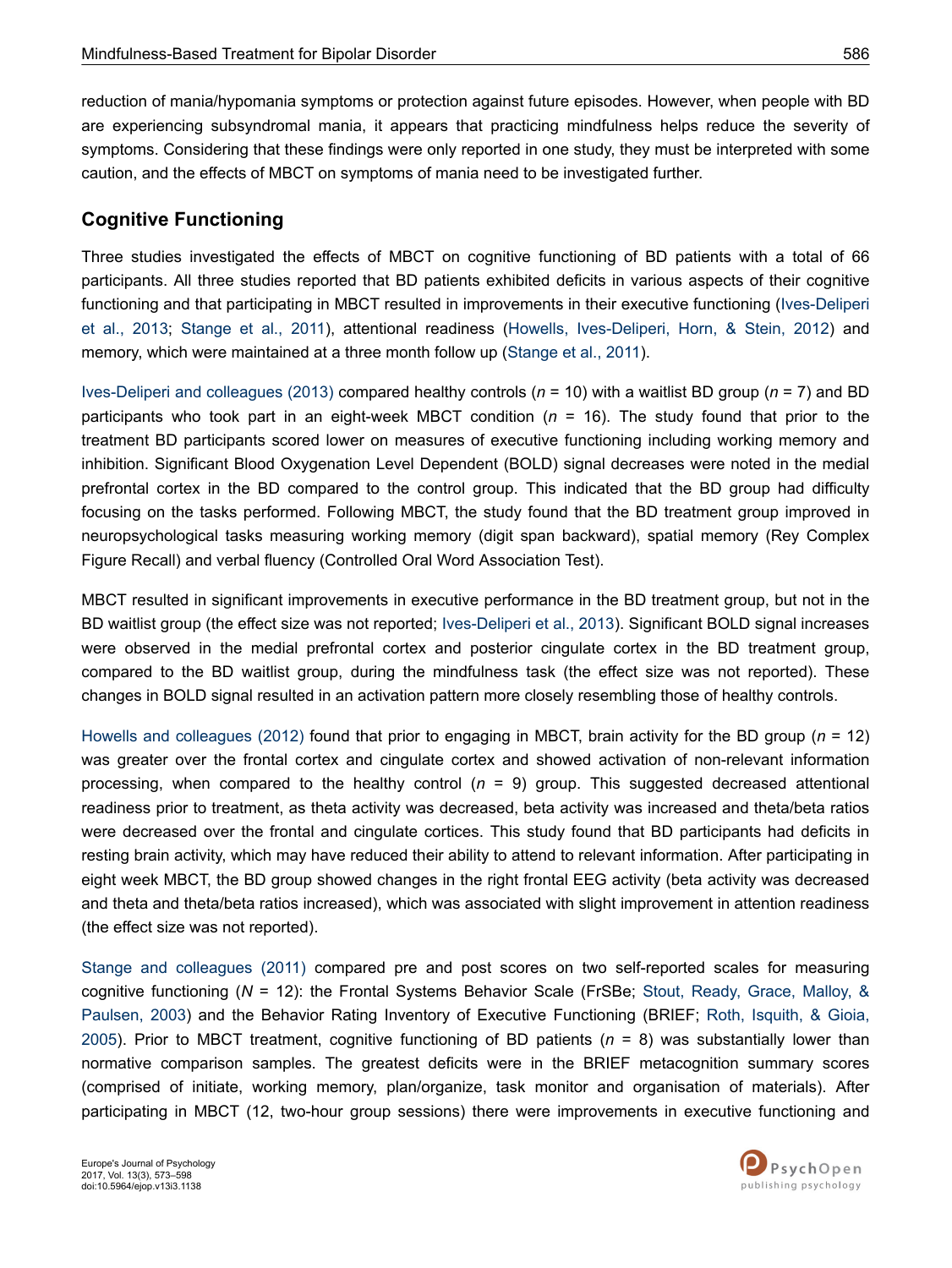memory to levels comparable with normative sample with large effects sizes (Cohen's  $d = 1.13$  to 1.39) between pre treatment and post treatment scores on most subscales. Effects of the treatment in terms of improvements in executive functioning, memory and task monitoring were maintained at a three month follow up.

Taken together, results consistently indicate that MBCT is effective in improving cognitive functioning in BD.

### **Subjective Measures of MBCT**

Three studies (*N* = 36) reported the effect of MBCT on symptoms of BD using subjective measures, such as interviews, case studies and self-rating questionnaires about participants' experience in taking part in a mindfulness intervention.

[Chadwick, Kaur, Swelam, Ross, and Ellett \(2011\)](#page-20-0) conducted semi-structured interviews (*N* = 12) and analysed the data using thematic analysis. This study found that MBCT helped participants with BD increase their ability to focus on the present moment, increase their self-awareness and acceptance and improve their ability to manage mood states and negative thoughts. The majority of participants reported that they had to adapt their mindfulness practice to different mood states, as mindfulness practice was more difficult when participants felt depressed (low mood) than when their mood was high (although no one reported experiencing mania). It appeared that having a choice of various mindfulness exercises allowed participants to be responsive to their moods and continue completing their home practice. Participants reported that mindful movement exercise (such as walking mindfully or engaging in gentle yoga exercises) with short mindfulness exercises was particularly helpful while mindfulness of breath (focusing on one's breathing while seated) was more helpful when mood was high. This information suggests that effective MBCT interventions will need to consider the patient's mood and energy levels to increase compliance with homework and appropriate level of engagement with treatment.

[Weber and colleagues \(2010\)](#page-25-0) administered questionnaires to evaluate participants' experience of eight weeks of MBCT (*N* = 23). The study found that MBCT was well received among participants with BD, with 82% reporting they moderately to very much benefited from MBCT. One month post-MBCT, 55% of participants with BD reported that MBCT helped them to cope with emotions and 45% said it helped them implement more structure in their life and cope with negative thoughts. Three months post-MBCT, 67% reported that MBCT helped them regulate their emotions and 67% reported it improved their overall quality of life. Participants reported that mindful breathing, body scan, sitting meditation and mindful movement exercises were the most beneficial in managing symptoms associated with BD.

[Miklowitz and colleagues \(2009\)](#page-23-0) included a case vignette of a 36-year-old woman, Sarah, who was diagnosed with BD I. Sarah reported that attending MBCT group helped her "normalise" her experience of living with symptoms of BD. She reported that MBCT helped her slow down her thoughts and take on more of an observer's role instead of reacting to them. Further to this Sarah reported that MBCT helped her identify her feelings and mood changes earlier. For example, she particularly benefited from the three-minute breathing space exercise to manage her feelings of anger and avoid angry outbursts, which she stated had a positive impact on her intimate relationships.

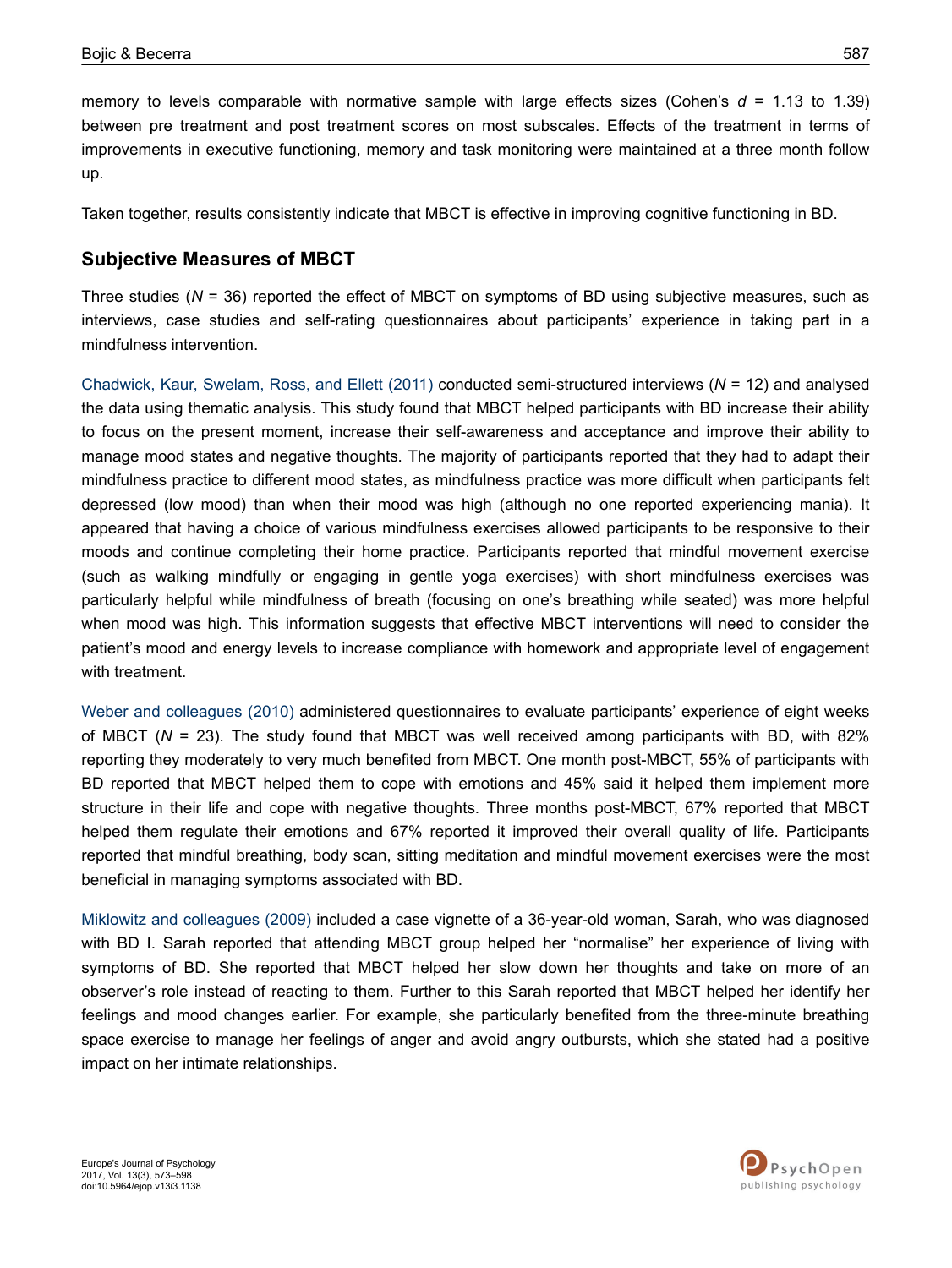## **Discussion**

The present paper aimed to systematically review current literature on effectiveness of MBCT on managing symptoms associated with BD. We reported findings from 13 studies (*N* = 429), which were categorised into six sections, namely, emotional regulation, depression, anxiety, mania, cognitive functioning and subjective measures of MBCT in BD.

MBCT has shown promising positive effects on managing symptoms of anxiety in patients with BD ([Ives-](#page-21-0)[Deliperi et al., 2013;](#page-21-0) [Miklowitz et al., 2009](#page-23-0); [Williams et al., 2008\)](#page-25-0) and preventing anxiety scores from increasing over time [\(Williams et al., 2008\)](#page-25-0). MBCT was also associated with improved physiological health (e.g., HRV; [Howells et al., 2014](#page-21-0)) and improvements in a number of subjective measures (e.g., ERS, ACS and DERS) of emotional regulation in BD ([Deckersbach et al., 2012;](#page-20-0) [Ives-Deliperi et al., 2013;](#page-21-0) [Van Dijk et al., 2013](#page-24-0)). Furthermore participating in MBCT resulted in improvements in executive functioning [\(Ives-Deliperi et al., 2013](#page-21-0); [Stange et al., 2011\)](#page-24-0), attentional readiness ([Howells et al., 2012](#page-21-0)) and memory, with treatment gains maintained at a three month follow up [\(Stange et al., 2011](#page-24-0)).

The current literature suggests that MBCT does not provide reduction of mania/hypomania symptoms or protection against future episodes [\(Deckersbach et al., 2012](#page-20-0); [Howells et al., 2014](#page-21-0); [Perich et al., 2013a;](#page-23-0) [Perich](#page-23-0) [et al., 2013b;](#page-23-0) [Weber et al., 2010\)](#page-25-0) in euthymic BD participants. However significant reductions in mania symptoms were reported when participants with residual manic symptoms participated in MBCT ([Miklowitz et](#page-23-0) [al., 2009](#page-23-0)).

The mixed findings between studies that reported no significant differences in symptoms of depression ([Ives-](#page-21-0)[Deliperi et al., 2013;](#page-21-0) [Perich et al., 2013a](#page-23-0)) and those that have found significant improvement in depressive symptoms following MBCT, ([Deckersbach et al., 2012;](#page-20-0) [Kenny & Williams, 2007](#page-22-0); [Miklowitz et al., 2009;](#page-23-0) [Perich et](#page-23-0) [al., 2013b](#page-23-0); [Van Dijk et al., 2013](#page-24-0); [Williams et al., 2008](#page-25-0)) appear to be related to specific modifications of mindfulness interventions across groups. It was found that MBCT was effective at managing symptoms of BD when mindfulness was practiced for a minimum of three days per week [\(Perich et al., 2013b\)](#page-23-0) or when booster sessions were included ([Chadwick et al., 2011](#page-20-0); [Weber et al., 2010](#page-25-0)).

Some common limitations were observed in the literature including small sample size, lack of control group, various modifications to MBCT intervention, noncompliance or non reporting of homework completion and a lack of adequate monitoring and reporting of any adverse effects and factors contributing to attrition rates.

### **Sample Size and Control Conditions**

Most of the studies reviewed in this paper had a small sample size, (ranging from *n* = 8 [[Stange et al., 2011](#page-24-0)] to *n* = 68 [[Williams et al., 2008\]](#page-25-0)), consisting of predominantly female participants (72%), as many were 'pilot' studies in this area. Some studies did not have an active control group ([Chadwick et al., 2011](#page-20-0); [Deckersbach et](#page-20-0) [al., 2012;](#page-20-0) [Miklowitz et al., 2009](#page-23-0); [Stange et al., 2011](#page-24-0); [Weber et al., 2010](#page-25-0)), which only allowed comparison of pre and post treatment scores. Others included a waitlist condition [\(Perich et al., 2013a;](#page-23-0) [Van Dijk et al., 2013](#page-24-0); [Williams et al., 2008](#page-25-0)), while more recent studies included a healthy control group as a comparison ([Howells et](#page-21-0) [al., 2014](#page-21-0); [Ives-Deliperi et al., 2013\)](#page-21-0).

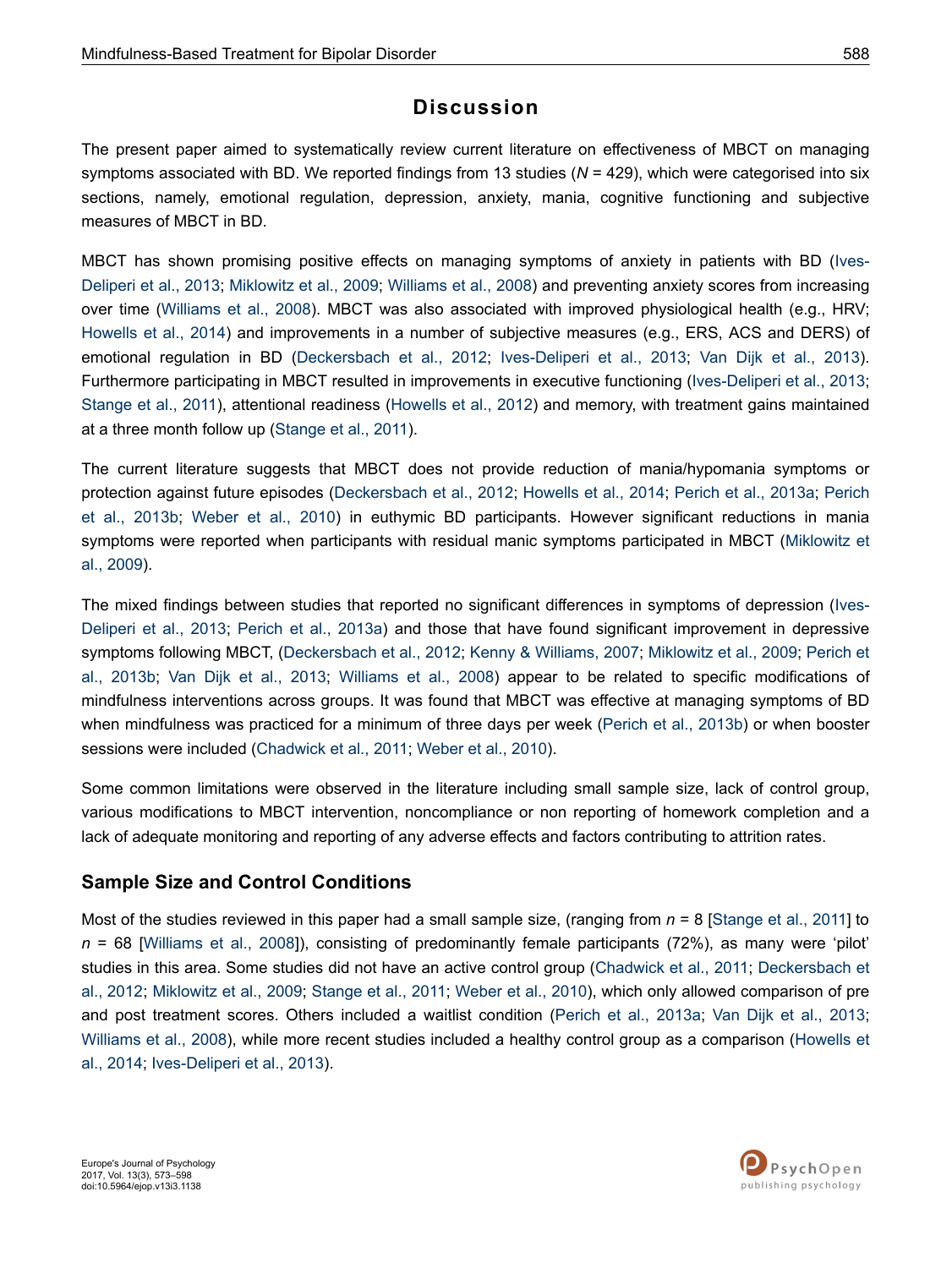### **Modification of Mindfulness Interventions**

One of the limitations of current literature on MBCT in BD is that mindfulness intervention was modified in some way in almost every study, which made it difficult to attribute treatment gains exclusively to MBCT. Considering that there are currently no published guidelines about how to implement mindfulness – based treatment for BD patients, it is understandable that researchers implemented changes to make MBCT more applicable.

It was observed that all 13 studies included in the current review based their MBCT intervention on the program described by [Segal and colleagues \(2002\)](#page-24-0) and introduced various changes to make treatment more responsive to BD patients. Some studies did not provide information about specific session outlines of their mindfulness treatment (e.g. [Howells et al., 2012](#page-21-0); [Ives-Deliperi et al., 2013;](#page-21-0) [Stange et al., 2011\)](#page-24-0) while others provided a detailed account of their session plans (e.g. [Perich et al., 2013a](#page-23-0)). The inconsistent reporting of the characteristics of mindfulness interventions only allowed for a superficial comparison across studies, as information was limited.

Most of the studies in this review delivered the mindfulness intervention during a weekly two-hour group session for eight weeks. However, some studies (e.g., [Weber et al., 2010](#page-25-0)) reported that they included a twohour booster session three months after treatment. Another study [\(Chadwick et al., 2011\)](#page-20-0) delivered MBCT via 90-minute sessions for eight weeks, plus six-week booster sessions, which resulted in participants practicing in MBCT for a minimum of 18 weeks. Other exceptions to the eight week MBCT intervention were reported in [Deckersbach and colleagues' \(2012\)](#page-20-0) study where mindfulness was administered in 12 weekly, two-hour sessions, whilst [Van Dijk and colleagues \(2013\)](#page-24-0) conducted 12, 90-minute sessions.

Some differences were observed in duration and types of mindfulness activities that were practiced during sessions. [Williams and colleagues \(2008\)](#page-25-0) reported that participants engaged in two-hour meditation practice during the last three weeks of intervention. Other studies had brief mindfulness activities (e.g. body scan, mindfulness of sounds, mindfulness of feelings and mindful walking) of approximately 20 to 30 minutes [\(Chadwick et al., 2011](#page-20-0)). Most studies reported approximately 40 minutes of mindfulness meditation practiced during sessions ([Perich et al., 2013a](#page-23-0)) and most introduced mindfulness movement exercises to address attention difficulties ([Deckersbach et al., 2012\)](#page-20-0).

All of the reviewed MBCT studies introduced some level of psychoeducation about BD. For example, [Weber](#page-25-0) [and colleagues \(2010\)](#page-25-0) reported presenting information about mania and hypomania. Similarly, [Perich and](#page-23-0) [colleagues \(2013a\)](#page-23-0) reported introducing relapse prevention information about BD, depression, hypo/mania and anxiety. [Van Dijk and colleagues \(2013\)](#page-24-0) extended the psychoeducation part of their intervention to include a session about medication and importance of self-care (e.g., sleep hygiene, eating healthy and abstaining from drugs and alcohol). [Deckersbach and colleagues \(2012\)](#page-20-0) incorporated daily mood monitoring, emergency plans if mood deteriorated and problem solving focused on reducing the likelihood of dropping out of treatment. As there are currently no specific guidelines for implementing MBCT to manage symptoms of BD, each study included information in the psychoeducation part of their intervention as they saw fit, without providing any empirical evidence to support introducing that particular information. Considering that there is evidence in the literature that psychoeducation alone is effective in managing symptoms of BD [\(Colom et al., 2009](#page-20-0); [Stafford &](#page-24-0) [Colom, 2013\)](#page-24-0), this makes attribution of change to MBCT more difficult.

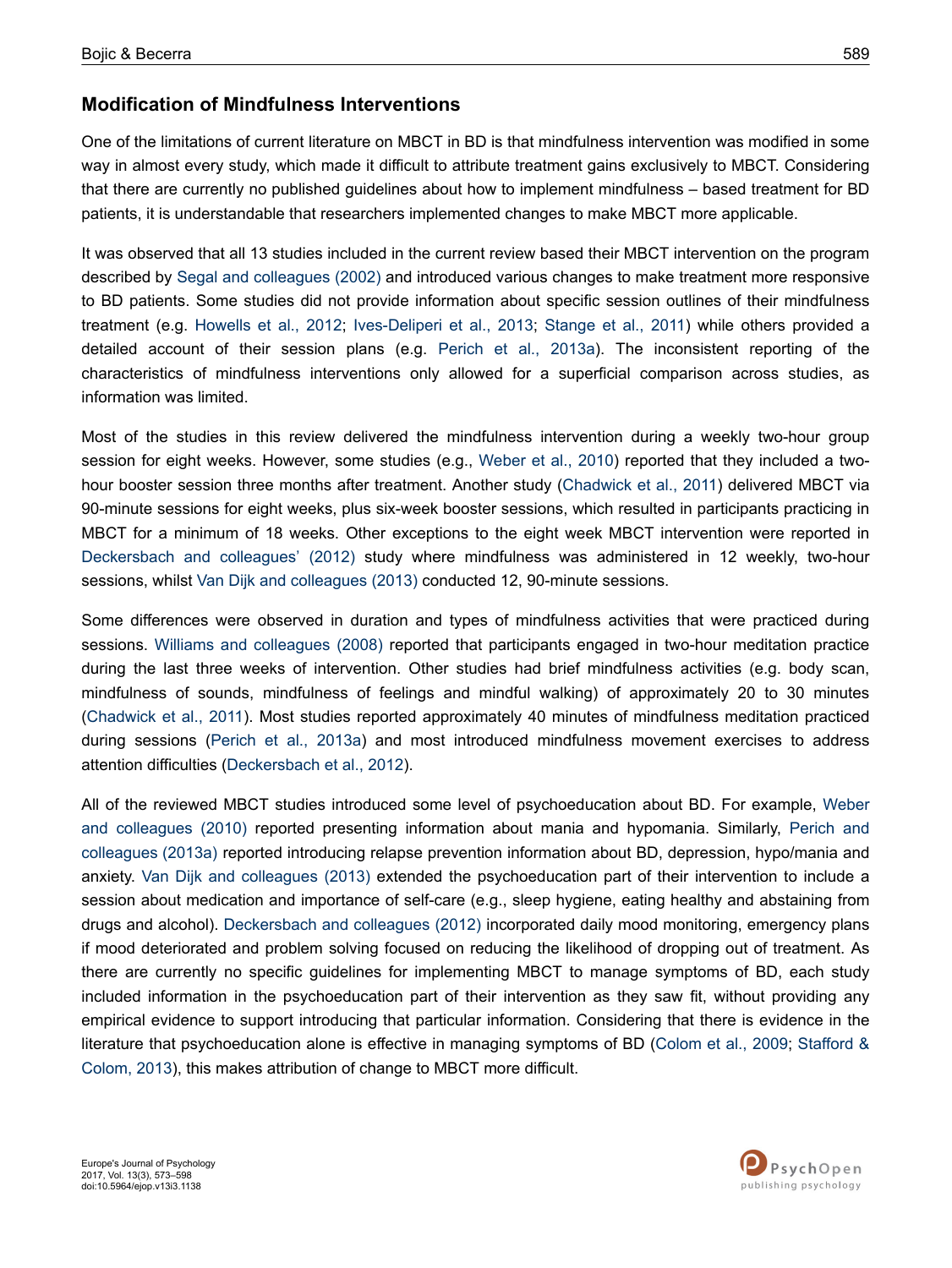### **Homework Completion**

It appeared that many participants struggled to complete mindfulness homework, as significant data were lost due to participants forgetting to complete or keep a record of exercises. For example, [Perich and colleagues](#page-23-0) [\(2013a\)](#page-23-0) reported that only 67% of participants that completed the MBCT program provided information of their homework completion, which resulted in 33% of participants being excluded from the final analysis.

The homework expected from participants also differed in duration, content and frequency across studies. It was observed that some studies required participants to complete a daily 10-minute mindfulness of breath exercise (focusing on one's breathing; [Chadwick et al., 2011](#page-20-0)), while others required a minimum of 45-minute meditation, six days a week [\(Williams et al., 2008](#page-25-0)). [Deckersbach and colleagues \(2012\)](#page-20-0) indicated that participants in their study completed 40-minute yoga exercises at home, while in another study participants' homework involved 60 minutes of yoga exercises [\(Kenny & Williams, 2007\)](#page-22-0). Some studies provided their participants with a CD to help with required homework practice ([Weber et al., 2010\)](#page-25-0) while others omitted the CD ([Perich et al., 2013b;](#page-23-0) [Weber et al., 2010\)](#page-25-0). For example, [Perich and colleagues \(2013a\)](#page-23-0) stated that purchase of the book 'Full Catastrophe Living' [\(Kabat-Zinn, 1990\)](#page-22-0) was optional, the yoga CD was omitted and the DVD 'Healing from Within' was unavailable for purchase at commencement of the study. [Weber and colleagues](#page-25-0) [\(2010\)](#page-25-0) reported that instead of providing above-mentioned CDs/DVDs, they recorded their own CD, which was given to participants to help with homework exercises.

These inconsistences in the duration, type, and frequency of mindfulness homework made it difficult to compare across studies and attribute any treatment gains exclusively to MBCT interventions. The high rate of noncompliance with mindfulness home practice also indicates that future research needs to investigate effective strategies to motivate homework completion.

### **Attrition Rates**

Reasons behind why participants decided not to engage in treatment or to stop attending MBCT before completing the treatment were not explored in any of the studies included in the current review. The average dropout rate in reviewed studies was 16%, which indicated that 84% of participants adhered to treatment. This was comparable to other studies that investigated attrition rates in MBCT interventions in participants with recurrent depression ([Crane & Williams, 2010](#page-20-0); [Kuyken et al., 2008\)](#page-22-0).

There was a trend for those allocated to a wait list condition to have higher dropouts and non-completion than those who participated in MBCT ([Perich et al., 2013a\)](#page-23-0). Participants that dropped out from MBCT tended to be younger than those that successfully completed treatment ([Miklowitz et al., 2009](#page-23-0)) and participants that reported a greater number of prior episodes engaged in fewer days of meditation. This appeared to reflect that this group of participants experienced greater difficulty in engaging in mindfulness.

[Crane and Williams \(2010\)](#page-20-0) investigated attrition rates in mindfulness treatment and found that those that dropped out were significantly younger, less likely to be taking antidepressants, had higher levels of depressive rumination and showed greater levels of problem solving deterioration, than those that completed treatment. This study suggested that participants with high depressive rumination and cognitive reactivity find it particularly difficult to engage in MBCT ([Crane & Williams, 2010\)](#page-20-0). Also when dropouts occurred they tended to happen early in treatment (before treatment has started or after attending only one session). Another study [\(Kuyken et](#page-22-0)

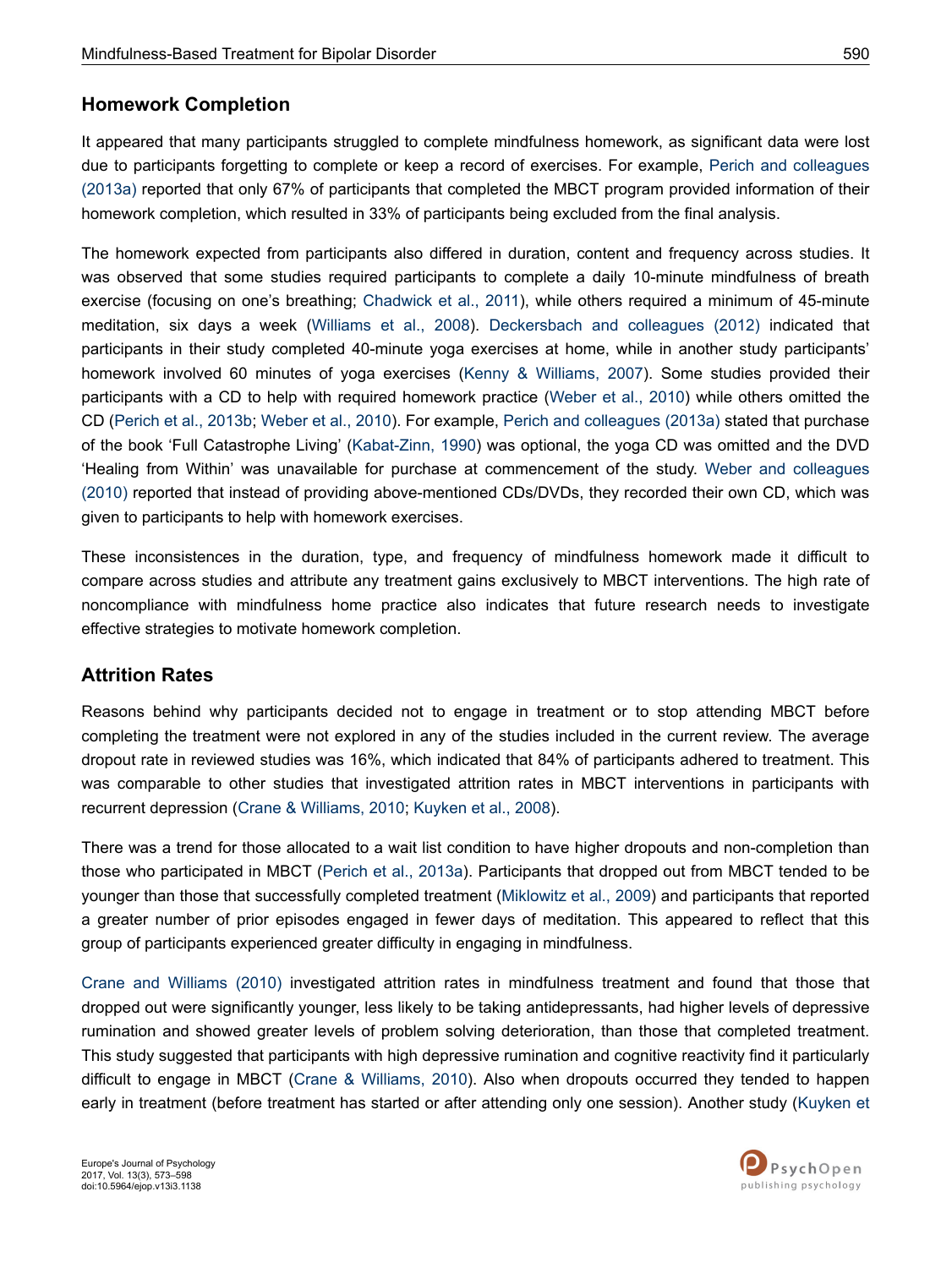[al., 2008\)](#page-22-0) found that some of the common reasons for dropout included disliking the group format and the time commitment involved in mindfulness based treatment. Attrition rates in studies examining effects of MBCT on symptoms associated with BD need to be investigated in future studies.

### **Adverse Effects**

Potential adverse effects were not adequately investigated or reported in studies that examined effects of MBCT in BD. One study [\(Deckersbach et al., 2012\)](#page-20-0) reported that there was a small increase in mood elevation at follow up, which was driven by one participant who experienced hypomania. In another study ([Miklowitz et](#page-23-0) [al., 2009\)](#page-23-0), one patient had worsening of mania symptoms, however it was noted that overall improvement with depression did not coincide with worsening of mania. [Kenny and Williams \(2007\)](#page-22-0) reported that four participants had increased BDI (depression) scores. Adverse effects appeared to be rare in MBCT for BD, however it is possible that the numbers of patients that suffered from adverse effects were higher than reported and could include some of the participants that dropped out of treatment.

It was noted that adverse effects were not monitored or recorded routinely in mindfulness interventions in general [\(Dobkin, Irving, & Amar, 2012](#page-20-0)). There are documented cases of participants experiencing mania following participating in meditation [\(Yorston, 2001](#page-25-0)) and more extreme cases of participants experiencing psychosis following intensive meditation training ([Chan-Ob & Boonyanaruthee, 1999](#page-20-0); [VanderKooi, 1997](#page-24-0)). For some patients with a history of psychosis it can be beneficial to engage in mindfulness during remission [\(Bach](#page-19-0) [& Hayes, 2002](#page-19-0); [Gaudiano & Herbert, 2006](#page-21-0)), while for others it could aggravate their symptoms [\(Dobkin et al.,](#page-20-0) [2012](#page-20-0)). Thus the potential adverse effects of MBCT in BD require further research.

### **Conclusion and Recommendations**

Mindfulness research in BD is in the early stages and definite conclusions about effectiveness cannot yet be drawn. However, the current review of the literature indicated that MBCT was associated with improvements in emotional regulation [\(Howells et al., 2014](#page-21-0)) and reductions in symptom of anxiety [\(Ives-Deliperi et al., 2013](#page-21-0)) and depression in BD ([Kenny & Williams, 2007\)](#page-22-0). Furthermore, MBCT intervention was associated with improvements comparable to normative samples in several aspects of cognitive functioning ([Howells et al.,](#page-21-0) [2014](#page-21-0); [Stange et al., 2011\)](#page-24-0). These gains were maintained at a three-month follow up ([Stange et al., 2011\)](#page-24-0) and some were also maintained at a 12-month follow up ([Perich et al., 2013b](#page-23-0)), however a booster session appeared to be necessary ([Deckersbach et al., 2012\)](#page-20-0). Practicing mindfulness for a minimum of three days a week was associated with improvement of depression and anxiety symptoms, and this was recommended as the minimal effective dose of MBCT for BD ([Perich et al., 2013b](#page-23-0)).

MBCT in euthymic BD patients resulted in no significant difference between pre and post mania scores [\(Deckersbach et al., 2012](#page-20-0); [Howells et al., 2014\)](#page-21-0), however when participants reported residual mania or hypomania symptoms (prior to MBCT intervention), significant reduction in their mania symptoms was documented, indicating that MBCT may be effective for those patients [\(Miklowitz et al., 2009](#page-23-0)). Further studies are needed as symptoms of mania were not adequately examined in the available literature and were in fact considered an exclusion criterium for some studies.

Some of the current studies have not adequately reported and investigated attrition rates or the adverse effects of MBCT. Other limitations of reviewed studies included using various clinical scales to measure mindfulness

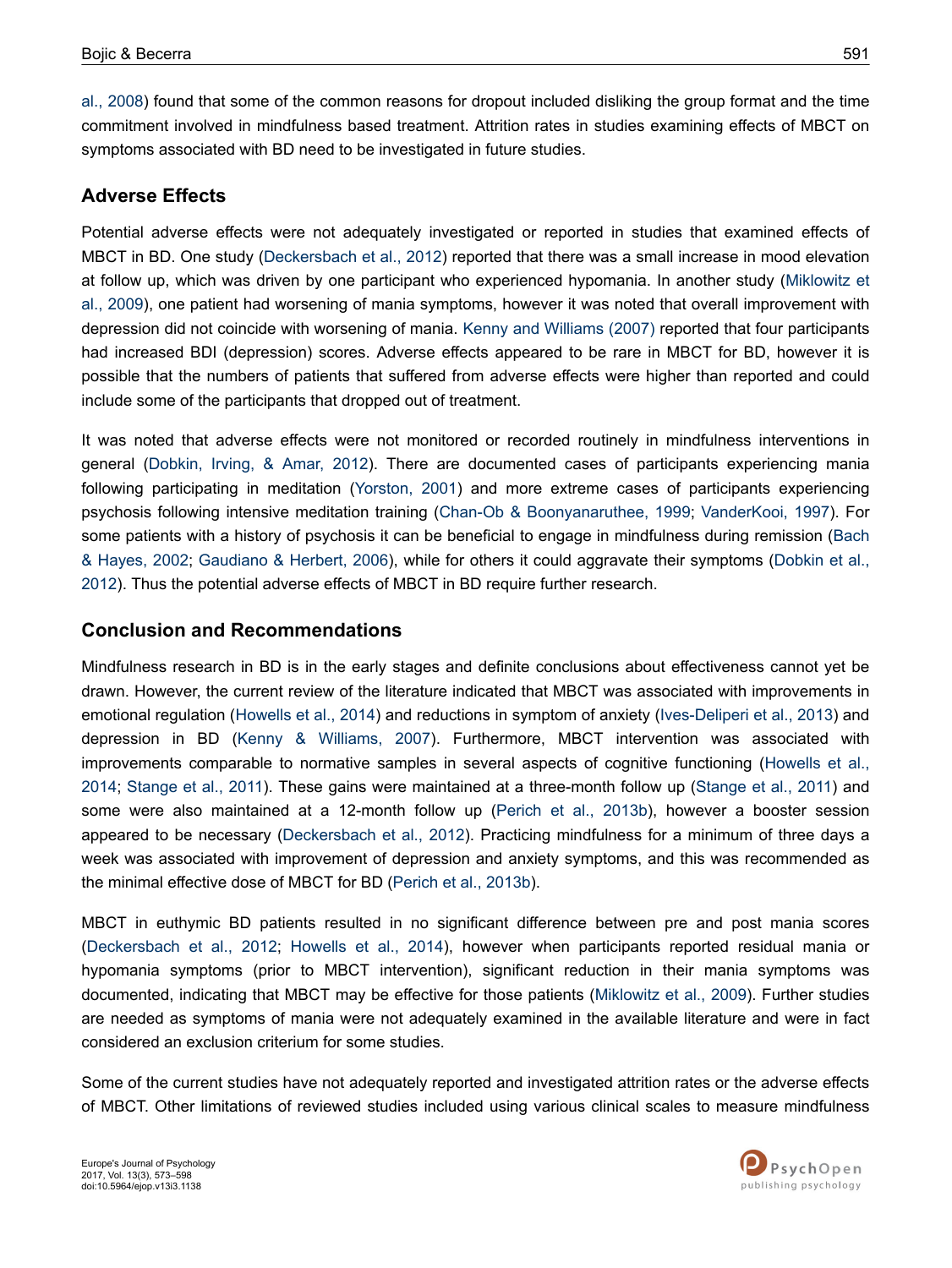<span id="page-19-0"></span>and modifying mindfulness interventions to varying degrees, which made comparisons across studies difficult and raising serious doubts about treatment integrity. It is recommended for future studies in this area, to focus on implementing a control group, larger sample size, and developing a standard MBCT intervention specifically for BD patients. In addition, future studies should explore potential detrimental effects of MBCT for some people with BD. Overall it can be concluded that MBCT is a promising treatment for BD in conjunction with pharmacotherapy, however further studies are required to investigate long-term effects.

#### **Funding**

The authors have no funding to report.

#### **Competing Interests**

The authors have declared that no competing interests exist.

#### **Acknowledgments**

The authors gratefully acknowledge Dr Ken Robinson, Dr David Ryder and Jennifer Hoare for their constructive comments and suggestions.

### **References**

- Bach, P., & Hayes, S. C. (2002). The use of acceptance and commitment therapy to prevent the rehospitalization of psychotic patients: A randomized controlled trial. *Journal of Consulting and Clinical Psychology, 70*, 1129-1139. doi:[10.1037/0022-006X.70.5.1129](http://doi.org/10.1037/0022-006X.70.5.1129)
- Becerra, R., D'Andrade, C., & Harms, C. (2016). Can specific attentional skills be modified with mindfulness training for novice practitioners? *Current Psychology*. Advance online publication. doi[:10.1007/s12144-016-9454-y](http://doi.org/10.1007/s12144-016-9454-y)
- Beck, A. T., & Steer, R. A. (1990). *Manual for the Beck Anxiety Inventory*. San Antonio, TX, USA: Psychological Corporation.
- Beck, A. T., Steer, R. A., Ball, R., & Ranieri, W. (1996). Comparison of Beck Depression Inventories-IA and -II in psychiatric outpatients. *Journal of Personality Assessment, 67*, 588-597. doi:[10.1207/s15327752jpa6703\\_13](http://doi.org/10.1207/s15327752jpa6703_13)
- Bjelland, I., Dahl, A. A., Haug, T. T., & Necklemann, D. (2002). The validity of the Hospital Anxiety and Depression Scale: An updated literature review. *Journal of Psychosomatic Research, 52*, 69-77. doi:10.1016/S0022-3999(01)00296-3
- Brand, S., Holsboer-Trachsler, E., Naranjo, J. R., & Schmidt, S. (2012). Influence of mindfulness practice on cortisol and sleep in long-term and short-term meditators. *Neuropsychobiology, 65*, 109-118. doi[:10.1159/000330362](http://doi.org/10.1159/000330362)
- Carlson, L. E., & Garland, S. N. (2005). Impact of mindfulness-based stress reduction (MBSR) on sleep, mood, stress and fatigue symptoms in cancer outpatients. *International Journal of Behavioral Medicine, 12*, 278-285. doi:[10.1207/s15327558ijbm1204\\_9](http://doi.org/10.1207/s15327558ijbm1204_9)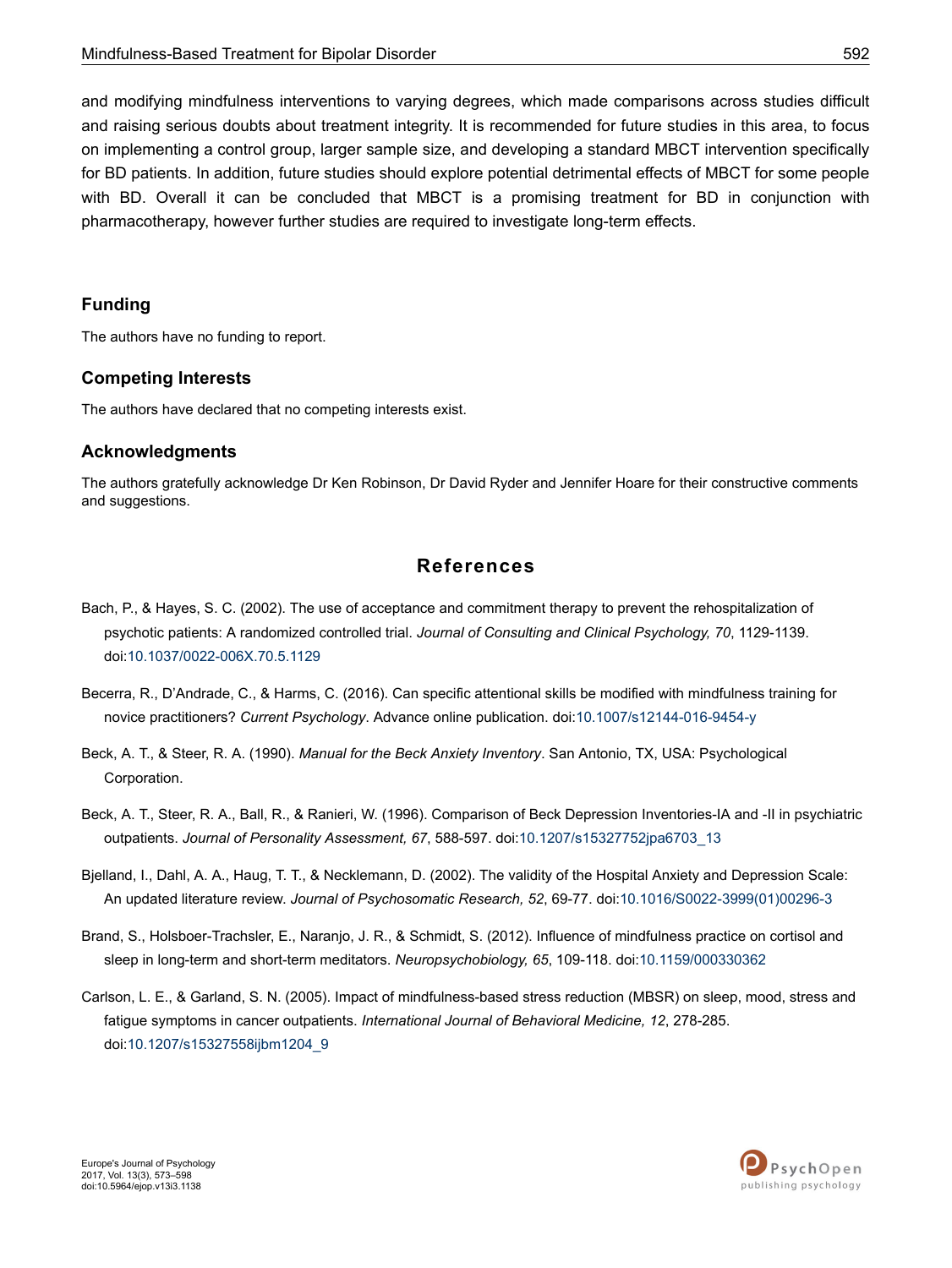- <span id="page-20-0"></span>Carlson, L. E., Speca, M., Patel, K. D., & Goodey, E. (2003). Mindfulness-based stress reduction in relation to quality of life, mood, symptoms of stress, and immune parameters in breast and prostate cancer outpatients. *Psychosomatic Medicine, 65*, 571-581. doi:[10.1097/01.PSY.0000074003.35911.41](http://doi.org/10.1097/01.PSY.0000074003.35911.41)
- Chadwick, P., Kaur, H., Swelam, M., Ross, S., & Ellett, L. (2011). Experience of mindfulness in people with bipolar disorder: A qualitative study. *Psychotherapy Research, 21*, 277-285. doi:[10.1080/10503307.2011.565487](http://doi.org/10.1080/10503307.2011.565487)
- Chan-Ob, T., & Boonyanaruthee, V. (1999). Meditation in association with psychosis. *Journal of the Medical Association of Thailand, 82*, 925-930.
- Chiesa, A., Brambilla, P., & Serretti, A. (2010). Functional neural correlates of mindfulness meditations in comparison to psychotherapy, pharmacotherapy and placebo effect: Is there a link? *Acta Neuropsychiatrica, 22*, 104-117. doi:[10.1111/j.1601-5215.2010.00460.x](http://doi.org/10.1111/j.1601-5215.2010.00460.x)
- Chiesa, A., Calati, R., & Serretti, A. (2011). Does mindfulness training improve cognitive abilities? A systematic review of neuro-psychological findings. *Clinical Psychology Review, 31*, 449-464. doi[:10.1016/j.cpr.2010.11.003](http://doi.org/10.1016/j.cpr.2010.11.003)
- Chiesa, A., & Serretti, A. (2009). Mindfulness-based stress reduction for stress management in healthy people: A review and meta-analysis. *Journal of Alternative and Complementary Medicine, 15*, 593-600. doi[:10.1089/acm.2008.0495](http://doi.org/10.1089/acm.2008.0495)
- Craigie, M. A., Rees, C. S., Marsh, A., & Nathan, P. (2008). Mindfulness-based cognitive therapy for generalized anxiety disorder: A preliminary evaluation. *Behavioural and Cognitive Psychotherapy, 36*, 553-568. doi:[10.1017/S135246580800458X](http://doi.org/10.1017/S135246580800458X)
- Crane, C., & Williams, J. M. G. (2010). Factors associated with attrition from Mindfulness-Based Cognitive Therapy in patients with a history of suicidal depression. *Mindfulness, 1*, 10-20. doi[:10.1007/s12671-010-0003-8](http://doi.org/10.1007/s12671-010-0003-8)
- Crawford, J. R., & Henry, J. D. (2003). The Depression Anxiety Stress Scales (DASS): Normative data and latent structure in a large non-clinical sample. *British Journal of Clinical Psychology, 42*, 111-131. doi:[10.1348/014466503321903544](http://doi.org/10.1348/014466503321903544)
- Colom, F., Vieta, E., Sanchez-Moreno, J., Palomino-Otiniamo, R., Reinares, M., Goikolea, M., . . . Martinez-Aran, A. (2009). Group psychoeducation for stabilised bipolar disorders: A 5-year outcome of a randomised clinical trial. *The British Journal of Psychiatry, 194*, 260-265. doi:[10.1192/bjp.bp.107.040485](http://doi.org/10.1192/bjp.bp.107.040485)
- Contreras, S., Fernandez, S., Malcarne, V. L., Ingram, R. E., & Vaccarino, V. R. (2004). Reliability and validity of the Beck depression and anxiety inventories in Caucasian Americans and Latinos. *Hispanic Journal of Behavioral Sciences, 26*, 446-462. doi:[10.1177/0739986304269164](http://doi.org/10.1177/0739986304269164)
- Davidson, J., Turnbull, C. D., Strickland, R., Miller, R., & Graves, K. (1986). The Montgomery-Åsberg Depression Scale: Reliability and validity. *Acta Psychiatrica Scandinavica, 73*, 544-548. doi[:10.1111/j.1600-0447.1986.tb02723.x](http://doi.org/10.1111/j.1600-0447.1986.tb02723.x)
- Deckersbach, T., Holzel, B. K., Eisner, L. R., Stange, J. P., Peckham, A. D., Dougherty, D. D., . . . Nierenberg, A. A. (2012). Mindfulness-based cognitive therapy for nonremitted patients with bipolar disorder. *CNS Neuroscience & Therapeutics, 18*, 133-141. doi:[10.1111/j.1755-5949.2011.00236.x](http://doi.org/10.1111/j.1755-5949.2011.00236.x)
- Dobkin, P. L., Irving, J. A., & Amar, S. (2012). For whom may participation in a mindfulness-based stress reduction program be contraindicated? *Mindfulness, 3*, 44-50. doi:[10.1007/s12671-011-0079-9](http://doi.org/10.1007/s12671-011-0079-9)

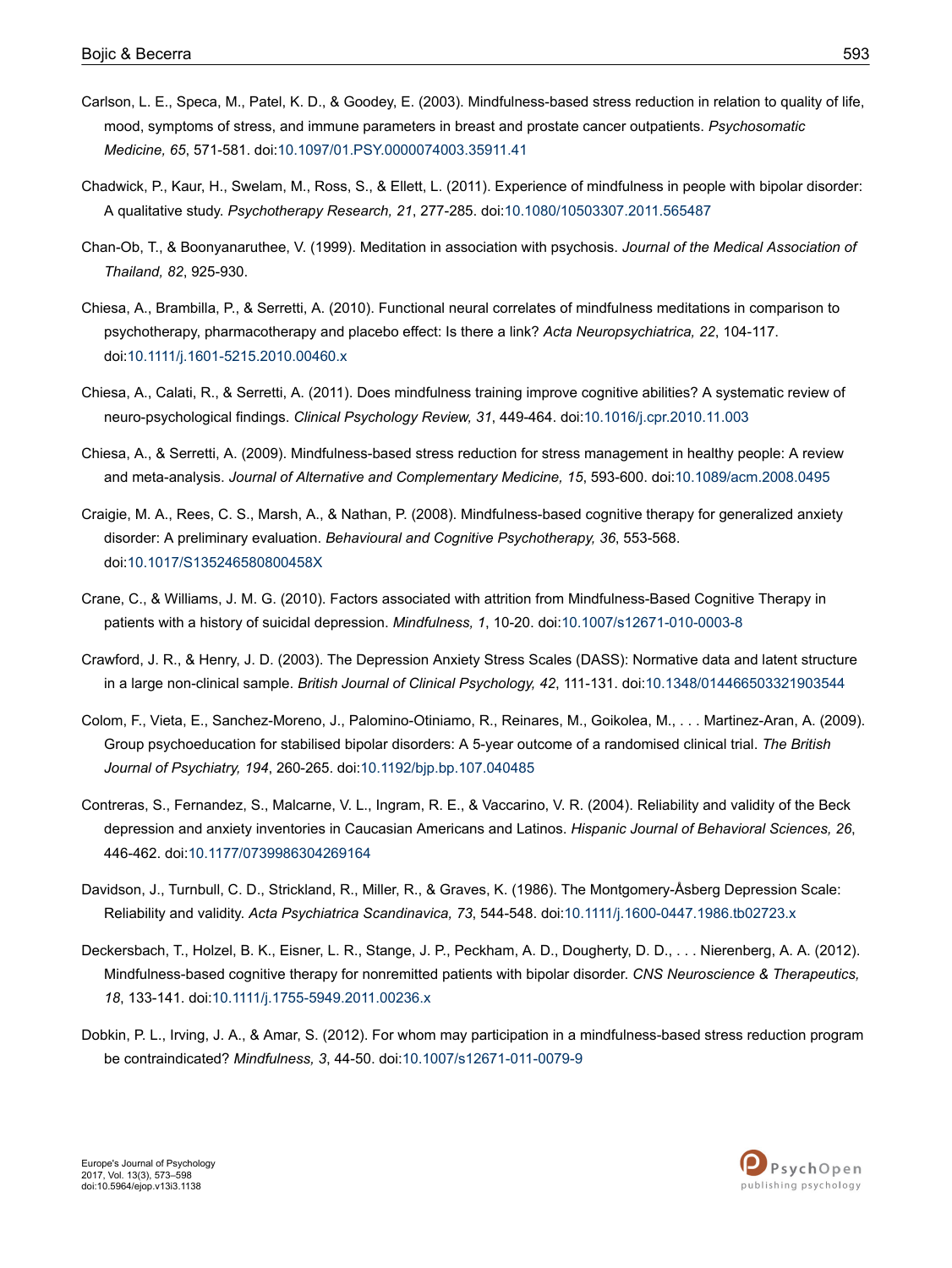- <span id="page-21-0"></span>Eimer, M. (2011). *The face-sensitive N170 component of the event-related brain potential*. In A. J. Calder, G. Rhodes, M. Johnson, & J. Haxby (Ed.), *The Oxford handbook of face perception* (pp. 329-344). Oxford, United Kingdom: University Press.
- Gaudiano, B. A., & Herbert, J. D. (2006). Acute treatment of inpatients with psychotic symptoms using Acceptance and Commitment Therapy: Pilot results. *Behaviour Research and Therapy, 44*, 415-437. doi:[10.1016/j.brat.2005.02.007](http://doi.org/10.1016/j.brat.2005.02.007)
- Gitlin, M. J., Swendsen, J., Heller, T. L., & Hammen, C. (1995). Relapse and impairment in Bipolar Disorder. *The American Journal of Psychiatry, 152*, 1635-1640. doi:[10.1176/ajp.152.11.1635](http://doi.org/10.1176/ajp.152.11.1635)
- Gratz, K. L., & Roemer, L. (2004). Multidimensional assessment of emotion regulation and dysregulation: Development, factor structure, and initial validation of the difficulties in emotion regulation scale. *Journal of Psychopathology and Behavioral Assessment, 26*, 41-54. doi:[10.1023/B:JOBA.0000007455.08539.94](http://doi.org/10.1023/B:JOBA.0000007455.08539.94)
- Green, M. J., Cahill, C. M., & Malhi, G. S. (2007). The cognitive and neurophysiological basis of emotion dysregulation in bipolar disorder. *Journal of Affective Disorders, 103*, 29-42. doi:[10.1016/j.jad.2007.01.024](http://doi.org/10.1016/j.jad.2007.01.024)
- Gross, J. J. (1998). The emerging field of emotion regulation: An integrative review. *Review of General Psychology, 2*, 271-299. doi:[10.1037/1089-2680.2.3.271](http://doi.org/10.1037/1089-2680.2.3.271)
- Grossman, P., Niemann, L., Schmidt, S., & Walach, H. (2004). Mindfulness-based stress reduction and health benefits: A meta-analysis. *Journal of Psychosomatic Research, 57*, 35-43. doi:10.1016/S0022-3999(03)00573-7
- Gruber, J., Eidelman, P., & Harvey, A. G. (2008). Transdiagnostic emotion regulation processing in bipolar disorder and insomnia. *Behaviour Research and Therapy, 46*(9), 1096-1100. doi[:10.1016/j.brat.2008.05.004](http://doi.org/10.1016/j.brat.2008.05.004)
- Hamilton, M. (1960). A rating scale for depression. *Journal of Neurology, Neurosurgery, and Psychiatry, 23*, 56-62. doi:[10.1136/jnnp.23.1.56](http://doi.org/10.1136/jnnp.23.1.56)
- Hermens, M. L. M., Adèr, H., van Hout, H. P. J., Terluin, B., van Dyck, R., & de Haan, M. (2006). Administering the MADRS by telephone or face-to-face: A validity study. *Annals of General Psychiatry, 5*, Article 3. doi[:10.1186/1744-859X-5-3](http://doi.org/10.1186/1744-859X-5-3)
- Hofmann, S. G., Sawyer, A. T., Witt, A. A., & Oh, D. (2010). The effect of mindfulness-based therapy on anxiety and depression: A meta-analytic review. *Journal of Consulting and Clinical Psychology, 78*, 169-183. doi[:10.1037/a0018555](http://doi.org/10.1037/a0018555)
- Howells, F. M., Ives-Deliperi, V. L., Horn, N., & Stein, D. (2012). Mindfulness based cognitive therapy improves frontal control in bipolar disorder: A pilot EEG study. *BMC Psychiatry, 12*, 15-23. doi[:10.1186/1471-244X-12-15](http://doi.org/10.1186/1471-244X-12-15)
- Howells, F. M., Rauch, H. G. L., Ives-Deliperi, V. L., Horn, N. R., & Stein, D. J. (2014). Mindfulness based cognitive therapy may improve emotional processing in bipolar disorder: A pilot ERP and HRV study. *Metabolic Brain Disease, 29*, 367-375. doi:[10.1007/s11011-013-9462-7](http://doi.org/10.1007/s11011-013-9462-7)
- Hughes, J. W., & Stoney, C. M. (2000). Depressed mood is related to high frequency heart rate variability during stressors. *Psychosomatic Medicine, 62*, 796-803. doi:[10.1097/00006842-200011000-00009](http://doi.org/10.1097/00006842-200011000-00009)
- Ives-Deliperi, V. L., Howells, F., Stein, D. J., Meintjes, E. M., & Horn, N. (2013). The effects of mindfulness-based cognitive therapy in patients with bipolar disorder: A controlled functional MRI investigation. *Journal of Affective Disorders, 150*, 1152-1157. doi[:10.1016/j.jad.2013.05.074](http://doi.org/10.1016/j.jad.2013.05.074)

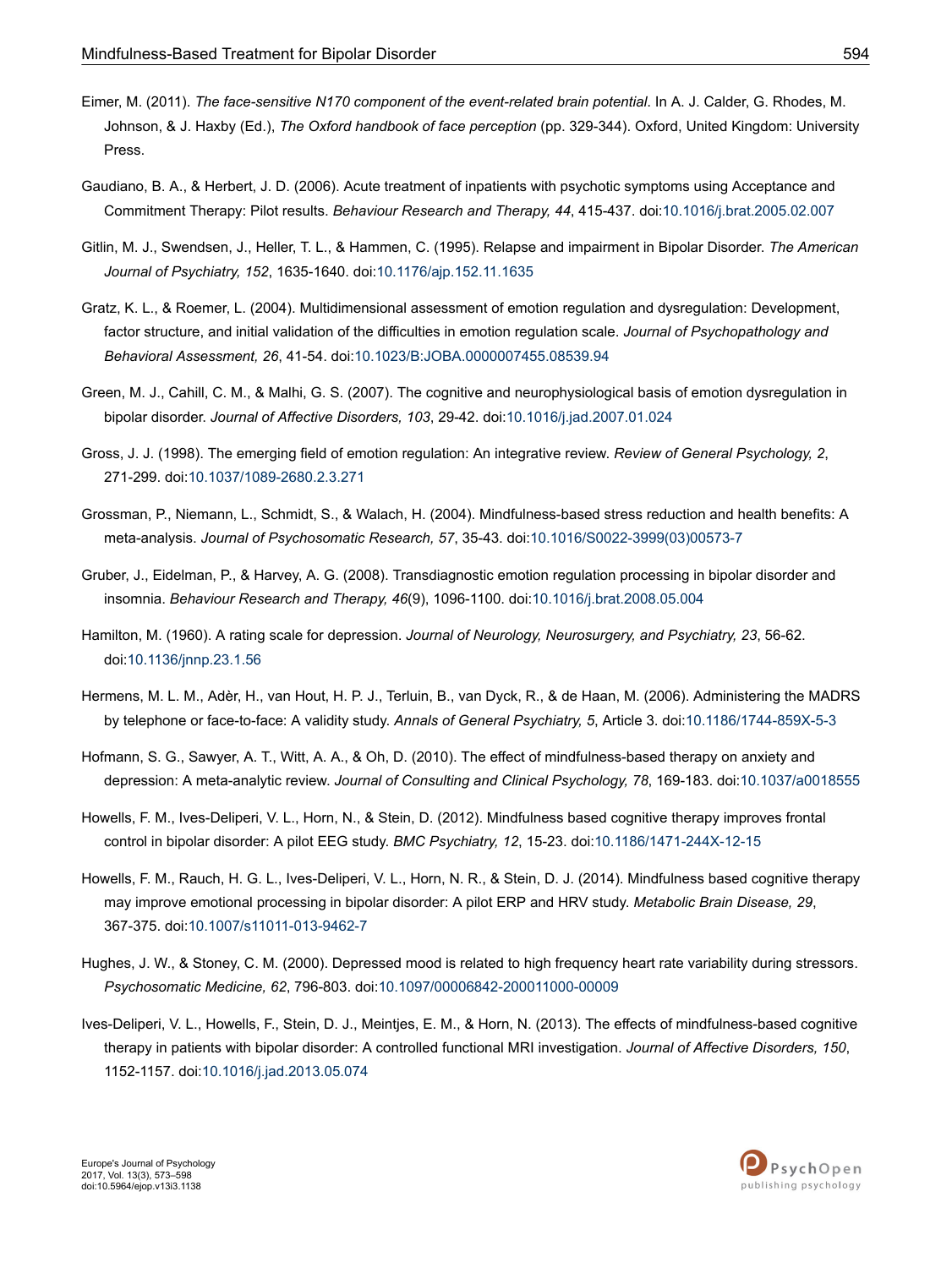- <span id="page-22-0"></span>Jain, S., Shapiro, S. L., Swanick, S., Roesch, S. C., Mills, P. J., Bell, I., & Schwartz, G. E. R. (2007). A randomized controlled trial of mindfulness meditation versus relaxation training: Effects on distress, positive states of mind, rumination, and distraction. *Annals of Behavioral Medicine, 33*, 11-21. doi:[10.1207/s15324796abm3301\\_2](http://doi.org/10.1207/s15324796abm3301_2)
- Jermann, F., Van der Linden, M., Gex-Fabry, M., Guarin, A., Kosel, M., Bertschy, G., . . . Bondolfi, G. (2013). Cognitive functioning in patients remitted from recurrent depression: Comparison with acutely depressed patients and controls and follow-up of a mindfulness-based cognitive therapy trial. *Cognitive Therapy and Research, 37*, 1004-1014. doi:[10.1007/s10608-013-9544-1](http://doi.org/10.1007/s10608-013-9544-1)
- Johnson, S. L. (2005). Life events in bipolar disorder: Towards more specific models. *Clinical Psychology Review, 25*, 1008-1027. doi:[10.1016/j.cpr.2005.06.004](http://doi.org/10.1016/j.cpr.2005.06.004)
- Judd, L. L., Schettler, P. J., Akiskal, H. S., Coryell, W., Leon, A. C., Master, J. D., & Solomon, D. A. (2008). Residual symptom recovery from major affective episodes in bipolar disorder and rapid episode relapse/recurrence. *Archives of General Psychiatry, 65*, 386-394. doi[:10.1001/archpsyc.65.4.386](http://doi.org/10.1001/archpsyc.65.4.386)
- Kabat-Zinn, J. (1990). *Full catastrophe living: Using the wisdom of your body and mind to face stress, pain, and illness*. New York, NY, USA: Delta Books.
- Kabat-Zinn, J. (1994). *Wherever you go, there you are: Mindfulness meditation in everyday life.* New York, NY, USA: Hyperion.
- Kabat-Zinn, J., Massion, A. O., Kristeller, J., Peterson, L. G., Fletcher, K. E., Pbert, L., . . . Santorelli, S. F. (1992). Effectiveness of a meditation-based stress reduction program in the treatment of anxiety disorders. *The American Journal of Psychiatry, 149*, 936-943. doi:[10.1176/ajp.149.7.936](http://doi.org/10.1176/ajp.149.7.936)
- Keng, S. L., Smoski, M. J., & Robins, C. J. (2011). Effects of mindfulness on psychological health: A review of empirical studies. *Clinical Psychology Review, 31*(6), 1041-1056. doi[:10.1016/j.cpr.2011.04.006](http://doi.org/10.1016/j.cpr.2011.04.006)
- Kenny, M. A., & Williams, J. M. G. (2007). Treatment-resistant depressed patients show a good response to mindfulnessbased cognitive therapy. *Behaviour Research and Therapy, 45*, 617-625. doi[:10.1016/j.brat.2006.04.008](http://doi.org/10.1016/j.brat.2006.04.008)
- Khoury, B., Lecomte, T., Fortin, G., & Hofmann, S. G. (2013). Mindfulness-based therapy: A comprehensive meta-analysis. *Clinical Psychology Review, 33*, 763-771. doi:[10.1016/j.cpr.2013.05.005](http://doi.org/10.1016/j.cpr.2013.05.005)
- Kumar, S., Feldman, G., & Hayes, A. (2008). Changes in mindfulness and emotion regulation in an exposure-based cognitive therapy for depression. *Cognitive Therapy and Research, 32*, 734-744. doi:[10.1007/s10608-008-9190-1](http://doi.org/10.1007/s10608-008-9190-1)
- Kuyken, W., Byford, S., Taylor, R. S., Watkins, E., Holden, E., White, K., . . . Teasdale, J. D. (2008). Mindfulness-based cognitive therapy to prevent relapse in recurrent depression. *Journal of Consulting and Clinical Psychology, 76*, 966-978. doi:[10.1037/a0013786](http://doi.org/10.1037/a0013786)
- Lovibond, S. H., & Lovibond, P. F. (1995*). Manual for the depression anxiety stress scale* (2nd ed.). Sydney, Australia: Psychology Foundation.
- Ma, S. H., & Teasdale, J. D. (2004). Mindfulness-based cognitive therapy for depression: Replication and exploration of differential relapse prevention effects. *Journal of Consulting and Clinical Psychology, 72*, 31-40. doi:[10.1037/0022-006X.72.1.31](http://doi.org/10.1037/0022-006X.72.1.31)

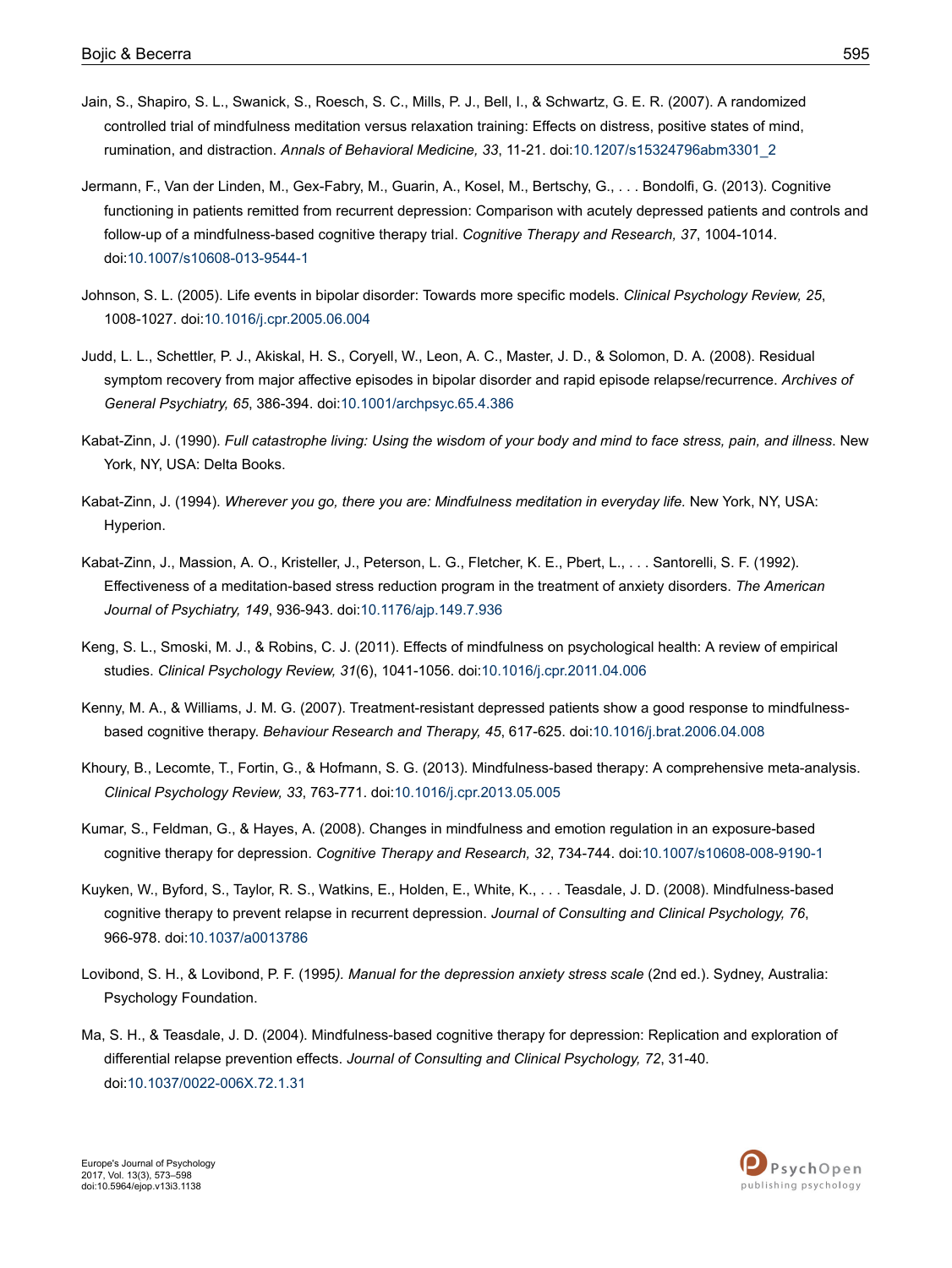- <span id="page-23-0"></span>Miklowitz, D., Alatiq, Y., Goodwin, G. M., Geddes, J. R., Fennell, M. J. V., Dimidjian, S., . . . Williams, J. M. G. (2009). A pilot study of mindfulness-based cognitive therapy for bipolar disorder. *International Journal of Cognitive Therapy, 2*, 373-382. doi:[10.1521/ijct.2009.2.4.373](http://doi.org/10.1521/ijct.2009.2.4.373)
- Miller, J. J., Fletcher, K., & Kabat-Zinn, J. (1995). Three-year follow-up and clinical implications of a mindfulness meditationbased stress reduction intervention in the treatment of anxiety disorder. *General Hospital Psychiatry, 17*, 192-200. doi:10.1016/0163-8343(95)00025-M
- Montgomery, S. A., & Asberg, M. A. (1979). A new depression scale, designed to be sensitive to change. *The British Journal of Psychiatry, 134*, 382-389. doi:[10.1192/bjp.134.4.382](http://doi.org/10.1192/bjp.134.4.382)
- NICE. (2016, April). *Depression: The treatment and management of depression in adults.* Retrieved from <http://www.nice.org.uk/guidance/cg90>
- Nock, M. K., Wedig, M. M., Holmberg, E. B., & Hooley, J. M. (2008). The emotion reactivity scale: Development, evaluation and relation to self-injurious thoughts and behaviours. *Behavior Therapy, 39*, 107-116. doi:[10.1016/j.beth.2007.05.005](http://doi.org/10.1016/j.beth.2007.05.005)
- Perich, T., Manicavasagar, V., Mitchell, P. B., & Ball, J. R. (2013b). The association between meditation practice and treatment outcome in mindfulness-based cognitive therapy for bipolar disorder. *Behaviour Research and Therapy, 51*, 338-343. doi:[10.1016/j.brat.2013.03.006](http://doi.org/10.1016/j.brat.2013.03.006)
- Perich, T., Manicavasagar, V., Mitchell, P. B., Ball, J. R., & Hadzi-Pavlovic, D. (2013a). A randomized controlled trial of mindfulness-based cognitive therapy for bipolar disorder. *Acta Psychiatrica Scandinavica, 127*, 333-343. doi:[10.1111/acps.12033](http://doi.org/10.1111/acps.12033)
- Perry, A. (1999). Randomised controlled trial of efficacy of teaching patients with bipolar disorder to identify early symptoms of relapse and obtain treatment. *British Medical Journal, 318*, 149-153. doi:[10.1136/bmj.318.7177.149](http://doi.org/10.1136/bmj.318.7177.149)
- Ramel, W., Goldin, P. R., Carmona, P. E., & McQuaid, J. R. (2004). The effects of mindfulness meditation on cognitive processes and affect in patients with past depression. *Cognitive Therapy and Research, 28*, 433-455. doi:[10.1023/B:COTR.0000045557.15923.96](http://doi.org/10.1023/B:COTR.0000045557.15923.96)
- Roth, R. M., Isquith, P. K., & Gioia, G. A. (2005). *Behavior Rating Inventory of Executive Function Adult Version.* Lutz, FL, USA: Psychological Assessment Resources.
- Rush, A. J. (2000). *Handbook of psychiatric measures*. Washington, DC, USA: American Psychiatric Publishing.
- Rush, A. J., Trivedi, M. H., Wisniewski, S. R., Nierenberg, A. A., Stewart, J. W., Warden, D., . . . Fava, M. (2006). Acute and long term outcomes in depressed outpatients requiring one or several treatment steps: A STAR\*D report. *The American Journal of Psychiatry, 163*, 1905-1917. doi:[10.1176/ajp.2006.163.11.1905](http://doi.org/10.1176/ajp.2006.163.11.1905)
- Sachse, S., Keville, S., & Feigenbaum, J. (2011). A feasibility of mindfulness-based cognitive therapy for individuals with borderline personality disorder. *Psychology and Psychotherapy: Theory, Research and Practice, 84*, 184-200. doi:[10.1348/147608310X516387](http://doi.org/10.1348/147608310X516387)
- Schenström, A., Rönnberg, S., & Bodlund, O. (2006). Mindfulness-based cognitive attitude training for primary care staff: A pilot study. *Complementary Health Practice Review, 11*, 144-152. doi:[10.1177/1533210106297033](http://doi.org/10.1177/1533210106297033)

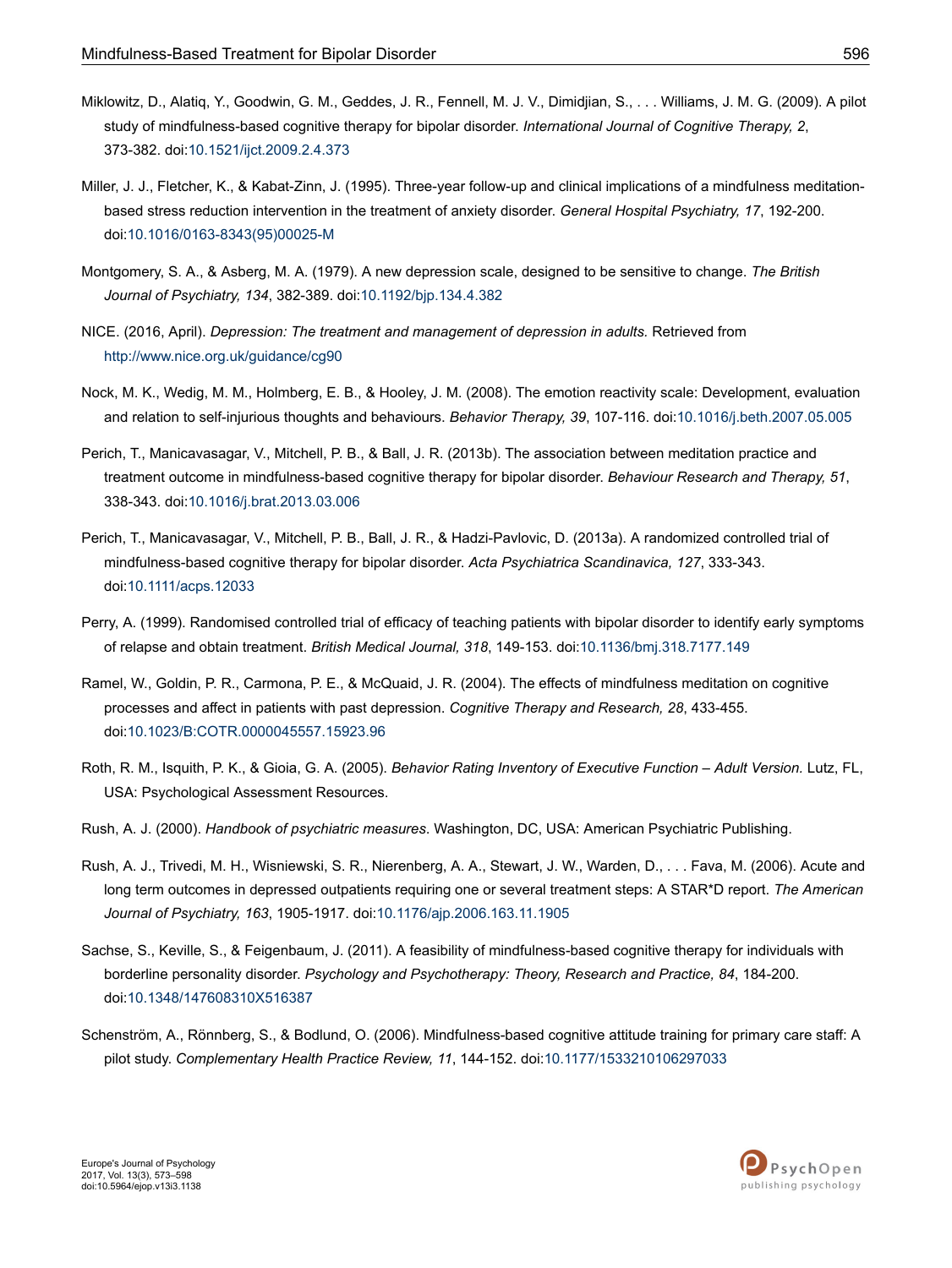- <span id="page-24-0"></span>Segal, Z. V., Williams, J. M. G., & Teasdale, J. D. (2002). *Mindfulness-based cognitive therapy for depression: A new approach to preventing relapse*. New York, NY, USA: The Guilford Press.
- Shapiro, S. L., Astin, J. A., Bishop, S. R., & Cordova, M. (2005). Mindfulness-based stress reduction for health care professionals: Results from a randomized trial. *International Journal of Stress Management, 12*, 164-176. doi:[10.1037/1072-5245.12.2.164](http://doi.org/10.1037/1072-5245.12.2.164)
- Shapiro, S. L., Bootzin, R. R., Figueredo, A. J., Lopez, A. M., & Schwartz, G. E. (2003). The efficacy of mindfulness-based stress reduction in the treatment of sleep disturbance in women with breast cancer: An exploratory study. *Journal of Psychosomatic Research, 54*, 85-91. doi:10.1016/S0022-3999(02)00546-9
- Simon, N. M., Otto, M. W., Fischmann, D., Racette, S., Nierenberg, A. A., Pollack, M. H., & Smoller, J. W. (2005). Panic disorder and bipolar disorder: Anxiety sensitivity as a potential mediator of panic during manic states. *Journal of Affective Disorders, 87*, 101-105. doi[:10.1016/j.jad.2005.02.004](http://doi.org/10.1016/j.jad.2005.02.004)
- Spielberger, C. D. (1983). *State-trait anxiety inventory for adults*. Redwood City, CA, USA: Mind Garden.
- Stafford, N., & Colom, F. (2013). Purpose and effectiveness of psychoeducation in patients with bipolar disorder in a bipolar clinic setting. *Acta Psychiatrica Scandinavica, 127*, 11-18. doi[:10.1111/acps.12118](http://doi.org/10.1111/acps.12118)
- Stange, J. P., Eisner, L. R., Holzel, B. K., Peckham, A. D., Dougherty, D. D., Rauch, S. L., . . . Deckersbach, T. (2011). Mindfulness-based cognitive therapy for bipolar disorder: Effects on cognitive functioning. *Journal of Psychiatric Practice, 17*, 410-419. doi[:10.1097/01.pra.0000407964.34604.03](http://doi.org/10.1097/01.pra.0000407964.34604.03)
- Stout, J. C., Ready, R. E., Grace, J., Malloy, P. F., & Paulsen, J. S. (2003). Factor analysis of the Frontal Systems Behavior Scale (FrSBe). *Assessment, 10*, 79-85. doi[:10.1177/1073191102250339](http://doi.org/10.1177/1073191102250339)
- Teasdale, J. D., Segal, Z. V., Williams, J. M. G., Ridgeway, V. A., Soulsby, J. M., & Lau, M. A. (2000). Prevention of relapse/ recurrence in major depression by mindfulness-based cognitive therapy. *Journal of Consulting and Clinical Psychology, 68*, 615-623. doi:[10.1037/0022-006X.68.4.615](http://doi.org/10.1037/0022-006X.68.4.615)
- Telles, S., Singh, N., & Balkrishna, A. (2011). Heart rate variability changes during high frequency yoga breathing and breath awareness. *BioPsychoSocial Medicine, 5*, 4-10. doi:[10.1186/1751-0759-5-4](http://doi.org/10.1186/1751-0759-5-4)
- Trede, K., Salvatore, P., Baethge, C., Gerhard, A., Maggini, C., & Baldessarini, R. J. (2005). Manic-depressive illness: Evolution in Kraepelin's textbook, 1883–1926. *Harvard Review of Psychiatry, 13*, 155-178. doi:[10.1080/10673220500174833](http://doi.org/10.1080/10673220500174833)
- van Aalderen, J. R., Donders, A. R. T., Giommi, F., Spinhoven, P., Barendregt, H. P., & Speckens, A. E. M. (2012). The efficacy of mindfulness-based cognitive therapy in recurrent depressed patients with and without a current depressive episode: A randomized controlled trial. *Psychological Medicine, 42*, 989-1001. doi:[10.1017/S0033291711002054](http://doi.org/10.1017/S0033291711002054)
- VanderKooi, L. (1997). Buddhist teachers' experience with extreme mental-states in western meditators. *Journal of Transpersonal Psychology, 29*, 31-46.
- Van Dijk, S., Jeffrey, J., & Katz, M. R. (2013). A randomized controlled pilot study of dialectical behavior therapy skills in psychoeducational group from individuals with bipolar disorder. *Journal of Affective Disorders, 145*, 386-393. doi:[10.1016/j.jad.2012.05.054](http://doi.org/10.1016/j.jad.2012.05.054)